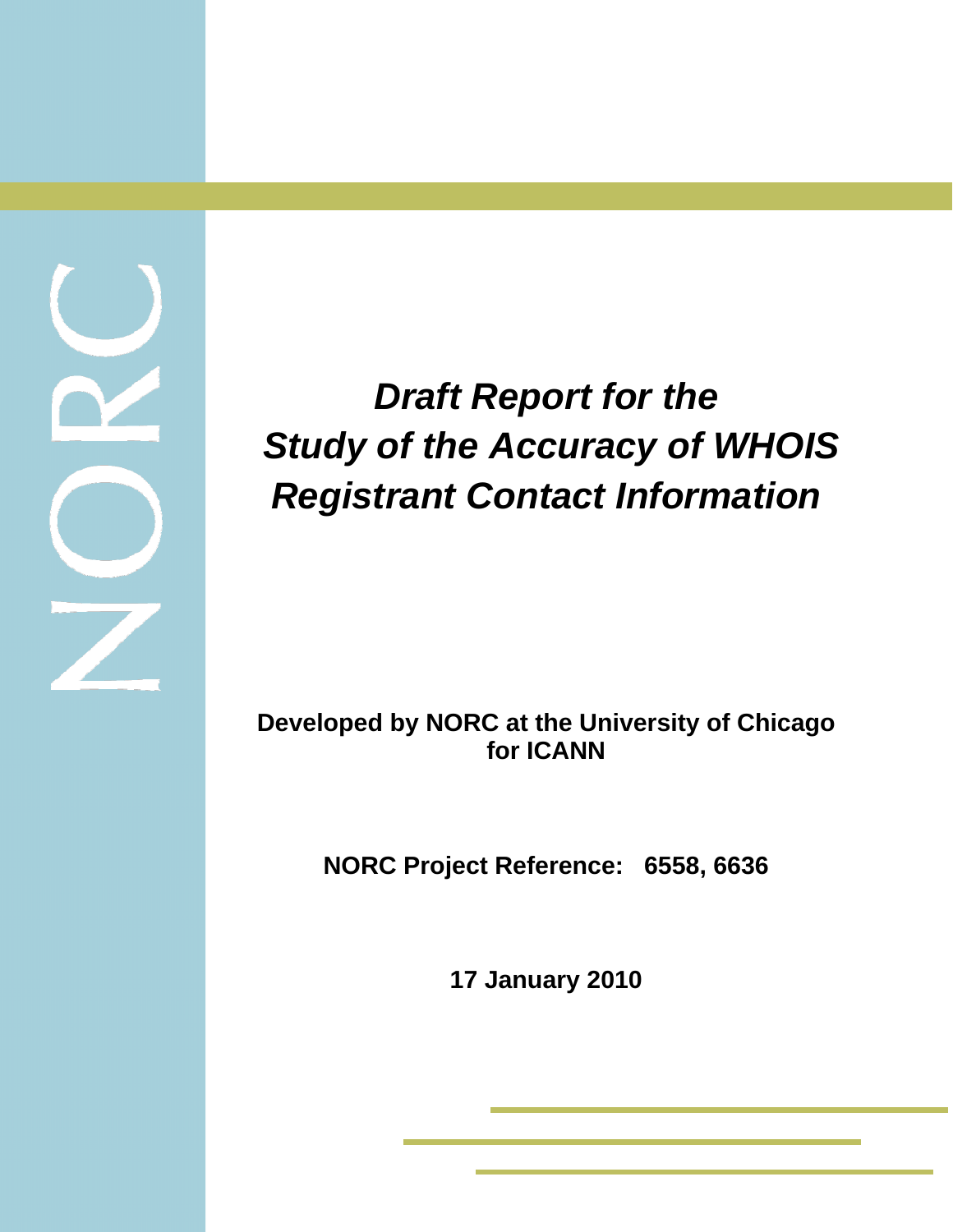# **Contents**

| Appendix 3: Privacy and proxy service identification and confirmation 31 |  |
|--------------------------------------------------------------------------|--|
|                                                                          |  |
|                                                                          |  |
|                                                                          |  |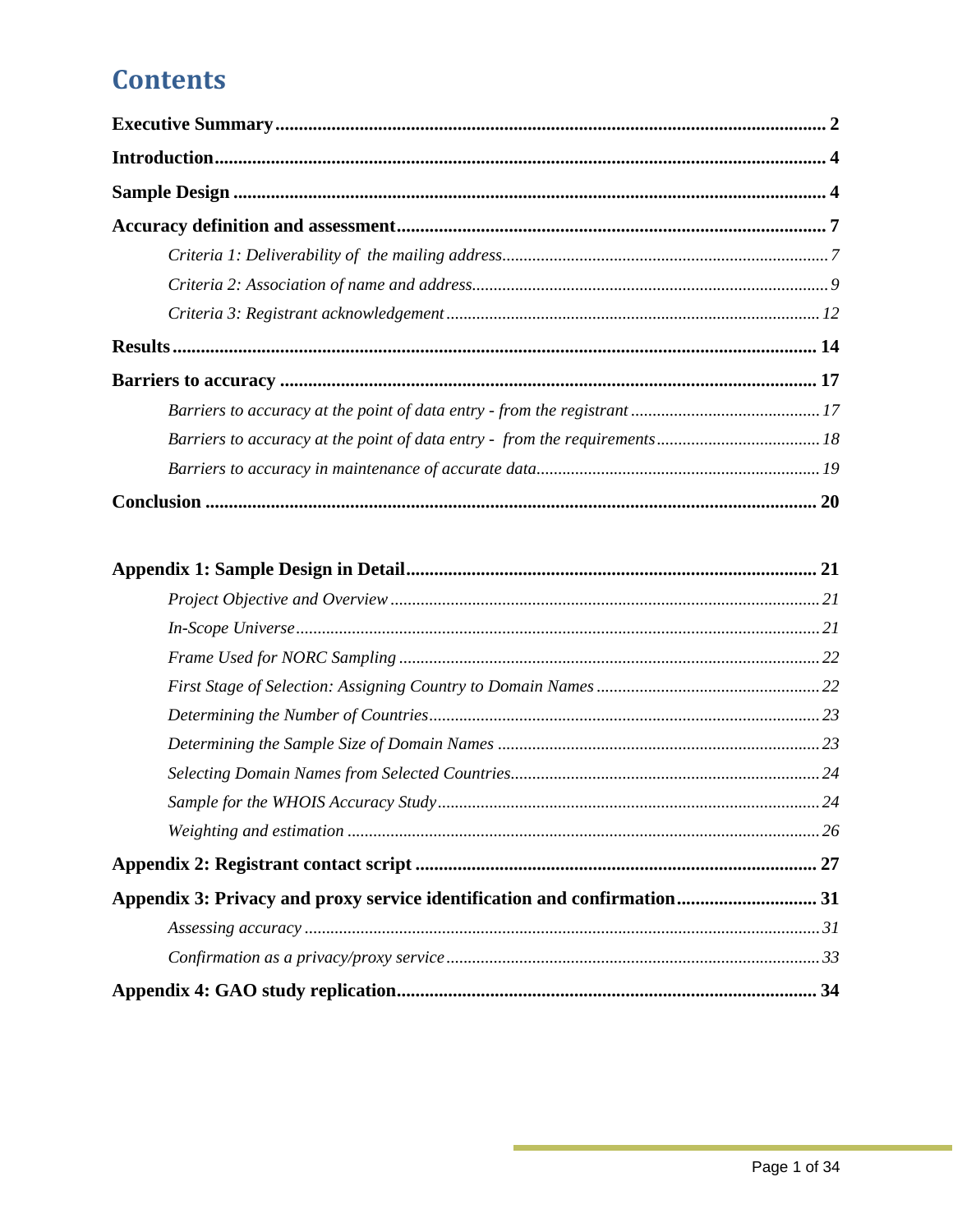# <span id="page-2-0"></span>**Executive Summary**

WHOIS services are intended to provide free public access to information about the registrants of domain names. The information displayed is that obtained from the registrant at the time they registered the site, or the latest update of that information that they have provided to the registrar of their domain name.

There have been concerns about the accuracy of the information in WHOIS for some time, although the actual extent of the problems is not known. In 2005, GAO conducted a study which looked at the prevalence of missing or patently false information, and found that nearly 5% of WHOIS records in the top three gTLDs (.com.org. .net) had missing or patently false information in the registrant name and address fields. The extent to which information which *appeared* complete but was in fact inaccurate was not addressed.

This study was commissioned by ICANN in order to get a baseline measurement of what proportion of WHOIS records are accurate. The scope was limited to the quality of the information provided about the registrant (as opposed to the administrative or technical contact), since it is the registrant who has entered into a legal arrangement with the registrar for the domain name.

Under Registrar Accreditation Agreement Section 3.3.1.6, an accurate name and postal address of the registered name holder means there is reasonable evidence that the registrant data consists of the correct name and a valid postal mailing address for the current registered name holder. Adapting this for the study, there were three criteria to be met for any WHOIS record to be considered accurate:

- 1. Was the address of the registrant a valid mailing address?
- 2. Was the registrant named associated in some way with the given address?
- 3. When contacted, would the named registrant acknowledge that they were indeed the registrant of the domain name, and confirm all details given as correct and current?

An internationally representative sample of 1419 records was drawn from the top five generic top level domains (gTLDs, covering .com, .org, .net. .info and .biz). The address for each selected case was checked against postal records and mapping data for deliverability, searches were conducted in phone listings and other records unrelated to WHOIS for a linkage between name and address, and contact was attempted with the named registrant using phone numbers obtained during the association process.

Using strict application of the criteria, only 23% of records were fully accurate, but twice that number meet a slightly relaxed version of the criteria (allowing successful contact with the registrant to imply association, and requiring only that ownership of the site be confirmed, as opposed to confirmation of both ownership and the currency/correctness of all detail). Eight percent of records failed outright with obvious errors. The table on the following page gives more detail, the findings on the remainder, and limitations.

There is no question that there are people who register domains without disclosing their full or real identity. While we didn't find any cases where an identity had been stolen (that is, among the persons we contacted who had domains registered in their name, none denied having registered the domain), it would seem that, given the latitude that people have in choosing what information to provide when registering a domain name, identity theft may not be necessary; it is all too easy for registrants to enter any or no name, along with an unreliable or undeliverable address.

Most of the barriers to accuracy found (concerns about privacy, confusion about information needed, lack of clarity in the standard to which information should be entered, no requirement for proof of identity or address, the structure of WHOIS itself) can be addressed by the internet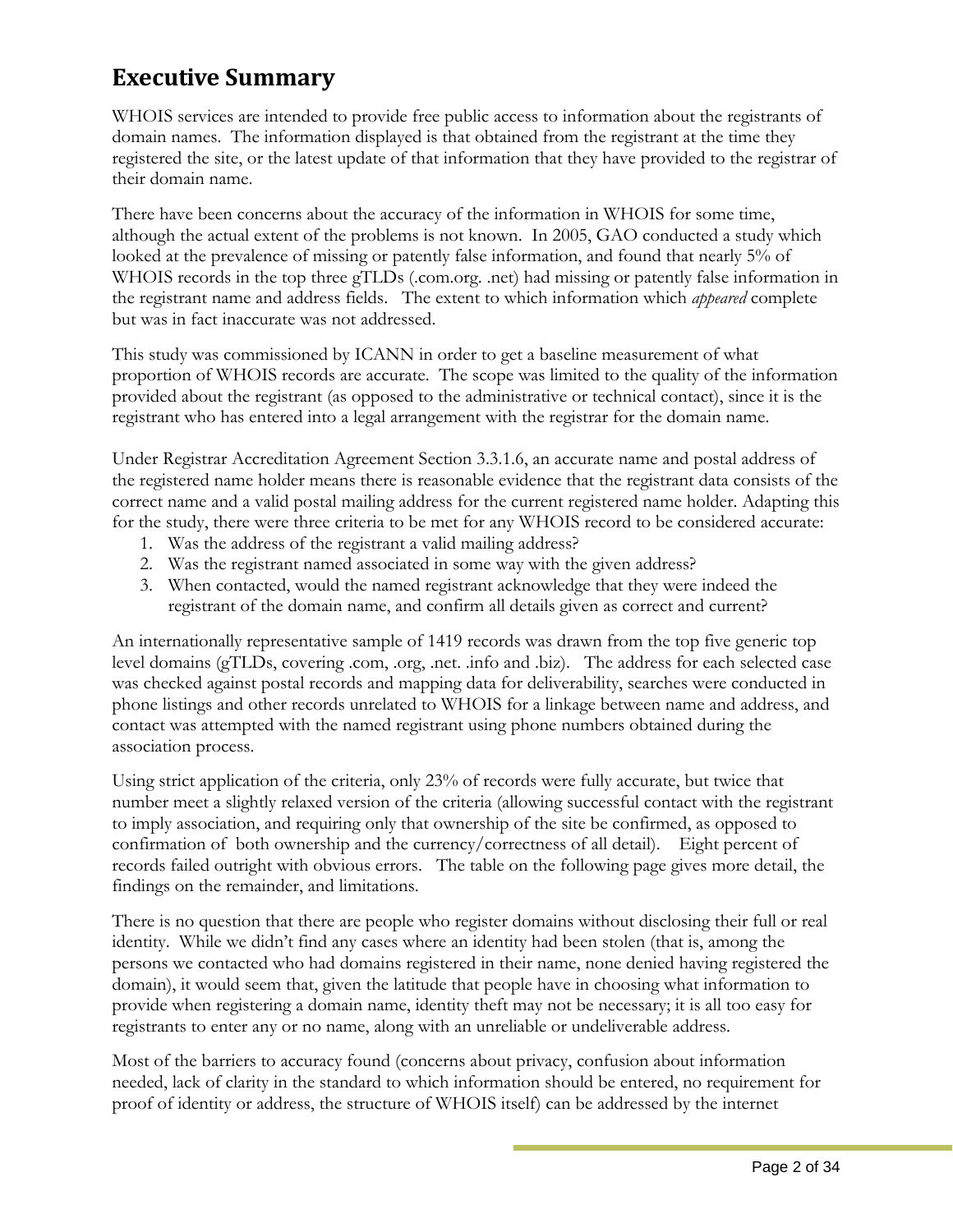community. However the cost of ensuring accuracy will escalate with the level of accuracy sought, and ultimately the cost of increased accuracy would be passed through to the registrants in the fees they pay to register a domain. Cooperation among all registrants and other ICANN constituents will be needed to eliminate any commercial disadvantage accruing from enforcing greater accuracy.

| <b>Accuracy</b><br>group | Description of accuracy (1),(2)                                                                                                                                            | Unweighted<br>frequency<br>counts (3) | Population<br>estimates | Estimated<br>percentage | Margin of<br>error $(4)$ |
|--------------------------|----------------------------------------------------------------------------------------------------------------------------------------------------------------------------|---------------------------------------|-------------------------|-------------------------|--------------------------|
| No failure               | Met all three criteria fully - deliverable<br>address, name linked to address,<br>and registrant confirmed ownership<br>and correctness of all details during<br>interview | 353                                   | 23,117,442              | 22.8%                   | 1.4%                     |
| Minimal                  | All criteria met but minor fault noted<br>by registrant during interview                                                                                                   | 17                                    | 1,101,176               | 1.1%                    | 0.2%                     |
| failure                  | Name unable to be linked to address.<br>but able to locate registrant and<br>confirm ownership                                                                             | 312                                   | 23,024,007              | 22.7%                   | 2.2%                     |
| Limited<br>failure       | Deliverable address, name linked<br>and/or located, but unable to<br>interview registrant to obtain<br>confirmation.                                                       | 365                                   | 24,893,476              | 24.6%                   | 1.7%                     |
| Substantial<br>failure   | Undeliverable address and/or<br>unlinkable name, however registrant<br>located. Unable to interview<br>registrant to obtain confirmation.                                  | 109                                   | 7,202,472               | 7.1%                    | 0.9%                     |
|                          | Deliverable address, but unable to<br>link or even locate the registrant,<br>removing any chance of interview.                                                             | 177                                   | 13,949,721              | 13.8%                   | 2.2%                     |
| Full failure             | Failed on all criteria - undeliverable<br>address and unlinkable, missing, or<br>patently false name, unable to locate<br>to interview                                     | 86                                    | 7,937,694               | 7.8%                    | 1.8%                     |
|                          | All domain names in top five gTLDs                                                                                                                                         | 1.419                                 | 101,225,988             | 100%                    |                          |

*(1) Definitions:* 

- *Unable to link: means unable to find any independent association between name and address, or name and/or address missing*
- *Unable to locate: means unable to get confirmed current phone contact information for named registrant*

*(2) Limitations:* 

- *Failure on the linkage criteria could be caused by a concern with privacy (e.g. by having an unlisted phone number and not having name and address listed together in any readily accessible sources other than WHOIS)*
- *Failure on the confirmation criteria could be caused by refusal or inability to cooperate with the survey for reasons unrelated to the accuracy of their WHOIS record.*
- *(3) Each record is listed only once, against the most severe failing for that record.*
- *(4) Margin of error is calculated on the basis of a 95% confidence interval, which is approximately the estimated percentage plus or minus the margin of error.*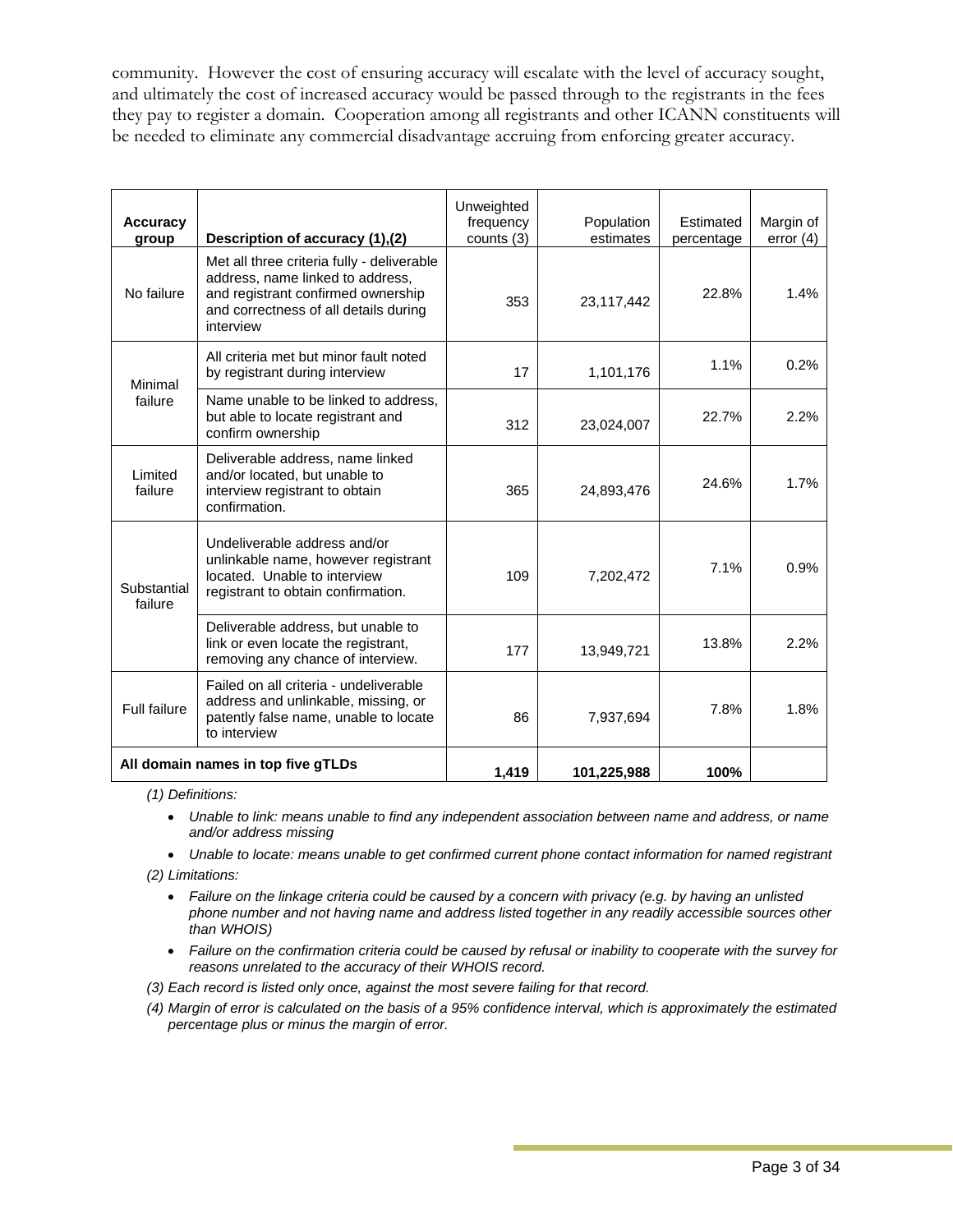# <span id="page-4-0"></span>**Introduction**

The following explanation of WHOIS is provided on the ICANN website:

WHOIS services provide public access to data on registered domain names, which currently includes contact information for Registered Name Holders.

The extent of registration data collected at the time of registration of a domain name, and the ways such data can be accessed, are specified in agreements established by ICANN for domain names registered in generic top-level domains (gTLDs).

For example, ICANN requires accredited registrars to collect and provide free public access to the name of the registered domain name and its nameservers and registrar, the date the domain was created and when its registration expires, and the contact information for the Registered Name Holder, the technical contact, and the administrative contact.

There has however been concern about the accuracy of the data for some time, and as a result ICANN commissioned NORC to design a study to assess the accuracy of WHOIS entries.

In 2005, the GAO conducted a study related to accuracy by determining the prevalence of "patently false" or incomplete contact data in the WHOIS service for the three largest gTLDs: .org, .net, and .com. While we have replicated part of this study in the conduct of the current one (the results are shown in the appendix), the GAO study involved only coding from the data as displayed in WHOIS, and picked up only the most obvious errors. A false name or address can appear compete, but it is only on checking it against other listings and in attempting to make contact that it might be revealed as false.

This aspect is the key difference between the GAO study and the current one. This study seeks to go several steps further in checking the accuracy of registrant information, including contacting the named registrant to confirm that they were indeed the registrant, and not, for example, a victim of identity theft.

# **Sample Design**

A sample of 1419 domain names clustered among 16 countries was used in this study. Appendix 1 describes the sample design in detail, and key elements are repeated here.

According to the April 2008 Registry Operator Monthly Reports (Jan-Mar, 2008 for .aero) at <http://www.icann.org/en/tlds/monthly-reports/>, there were 15 global Top-Level Domains (gTLDs) with active Domains.

Table 1 below shows the total number of domains among all 15 gTLDs. Excluded from these gTLDs are .edu, .mil, and .gov, which were deemed out of scope due to the higher level of control (and thus accuracy) involved in registration of domains within those three gTLDs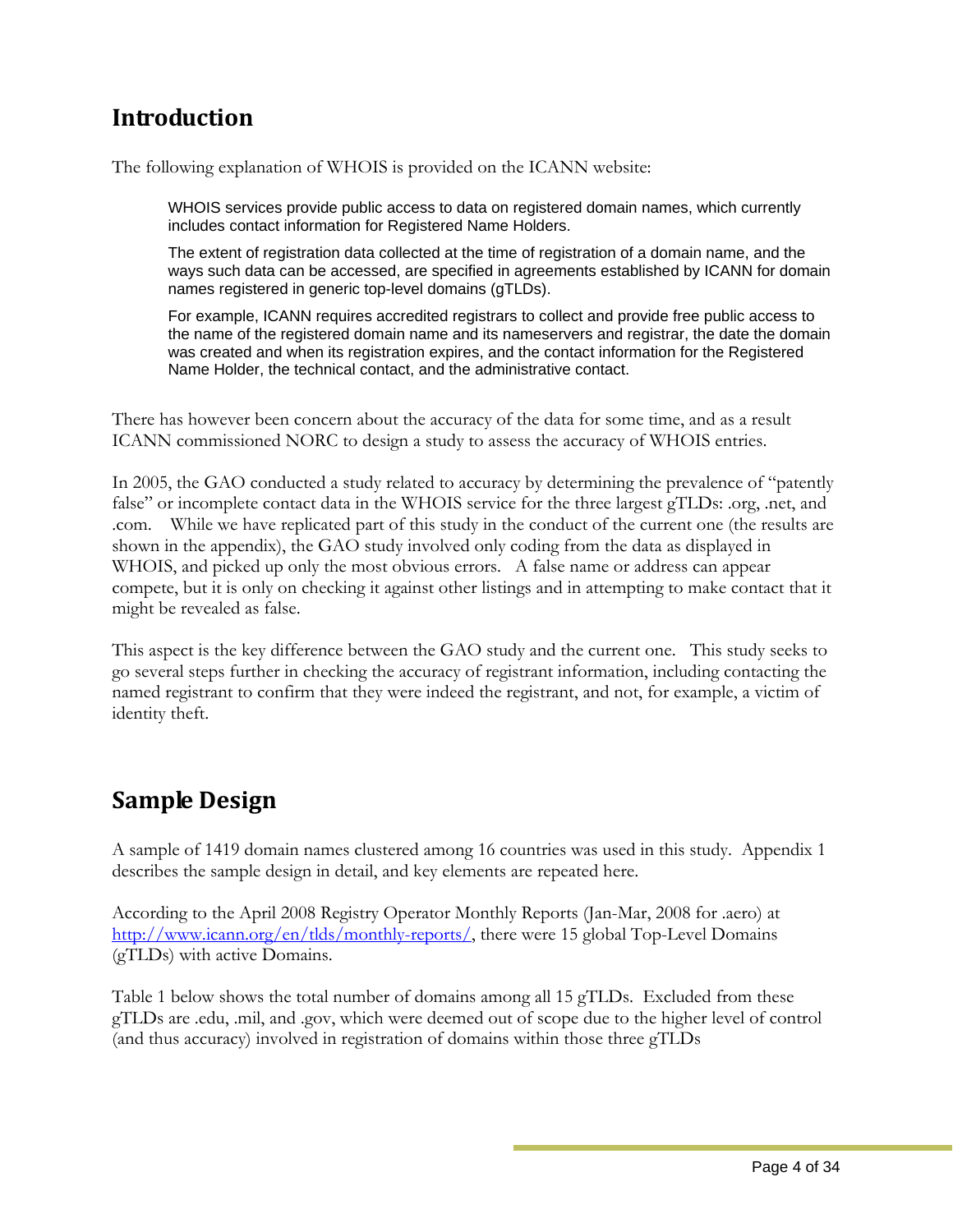| Rank           | Top-Level<br>Domain | Total<br>Domains | Percentage<br>of Domains | Cumulative<br>Percentage | Included in WHOIS<br><b>Accuracy Project?</b> |
|----------------|---------------------|------------------|--------------------------|--------------------------|-----------------------------------------------|
| 1              | .com                | 75,785,462       | 73.7%                    | 73.7%                    | <b>Yes</b>                                    |
| $\mathbf{2}$   | .net                | 11,478,837       | 11.2%                    | 84.9%                    | Yes                                           |
| 3              | .org                | 6,840,493        | 6.7%                     | 91.5%                    | Yes                                           |
| 4              | .info               | 5,092,053        | 5.0%                     | 96.4%                    | Yes                                           |
| 5              | .biz                | 2,029,143        | 2.0%                     | 98.4%                    | Yes                                           |
| 6              | .mobi               | 903,941          | 0.9%                     | 99.3%                    | No                                            |
| $\overline{7}$ | .name               | 287,442          | 0.3%                     | 99.6%                    | No                                            |
| 8              | .travel             | 201,047          | 0.2%                     | 99.8%                    | No                                            |
| 9              | .asia               | 159,682          | 0.2%                     | 99.9%                    | No                                            |
| 10             | .cat                | 29,230           | 0.0%                     | 100.0%                   | No                                            |
| 11             | .jobs               | 13,279           | 0.0%                     | 100.0%                   | No                                            |
| 12             | .pro                | 7,994            | 0.0%                     | 100.0%                   | <b>No</b>                                     |
| 13             | .coop               | 5,861            | 0.0%                     | 100.0%                   | No.                                           |
| 14             | .aero               | 5,414            | 0.0%                     | 100.0%                   | No.                                           |
| 15             | .museum             | 528              | 0.0%                     | 100.0%                   | No                                            |
|                | <b>TOTAL</b>        | 102,840,406      | 100.0%                   |                          |                                               |

**Table 1. Summary of global Top-Level Domains (gTLDs) of interest to ICANN** 

Because this study was to involve direct contact with the sampled registrants, and registrants in this universe come from all countries on the globe, it would have been cost prohibitive to use a totally unrestricted sample. Instead, the sample was clustered by country so the number of countries (and languages and systems) involved would be restricted to a manageable count.

However the country of the registrant is not readily available for the purposes of sampling<sup>[1](#page-5-0)</sup>, and thus a systematic random sample of 2400 records was pulled ("the microcosm"), the correspond ing WHOIS records were extracted for each of these 2400 domains, and the country of the registrant coded for each directly from the WHOIS record.

Because of the systematic way the 2400 records for the microcosm were selected, the numbers of domains that came from each country in the microcosm is closely proportional to the number of domains that country has among the top five gTLDs. The countries were then ordered by number of domains, and four strata formed, with allocation to strata based on the number of domains. Countries were then sampled from within the strata, and domains sampled from within selected countries.

For cost efficiency, the sample was structured to pull slightly more domains from the strata which contained the countries with the most numbers of domains, with the final results weighted to adjust for this (e.g. in the final results, domains from countries in the "small" stratum carry a higher weight than domains from the "certainty" stratum). The final counts by country and strata are shown in table 2.

 $\overline{a}$ 

<span id="page-5-0"></span><sup>&</sup>lt;sup>1</sup> We explored with ICANN the possibility of using IP address and Maxmind.com to assign countries to all domains prior to sample selection in order to avoid this additional stage of sampling, however once we checked the country assignments using those sources against actual country as recorded in a sample of WHOIS records we found too many inaccuracies.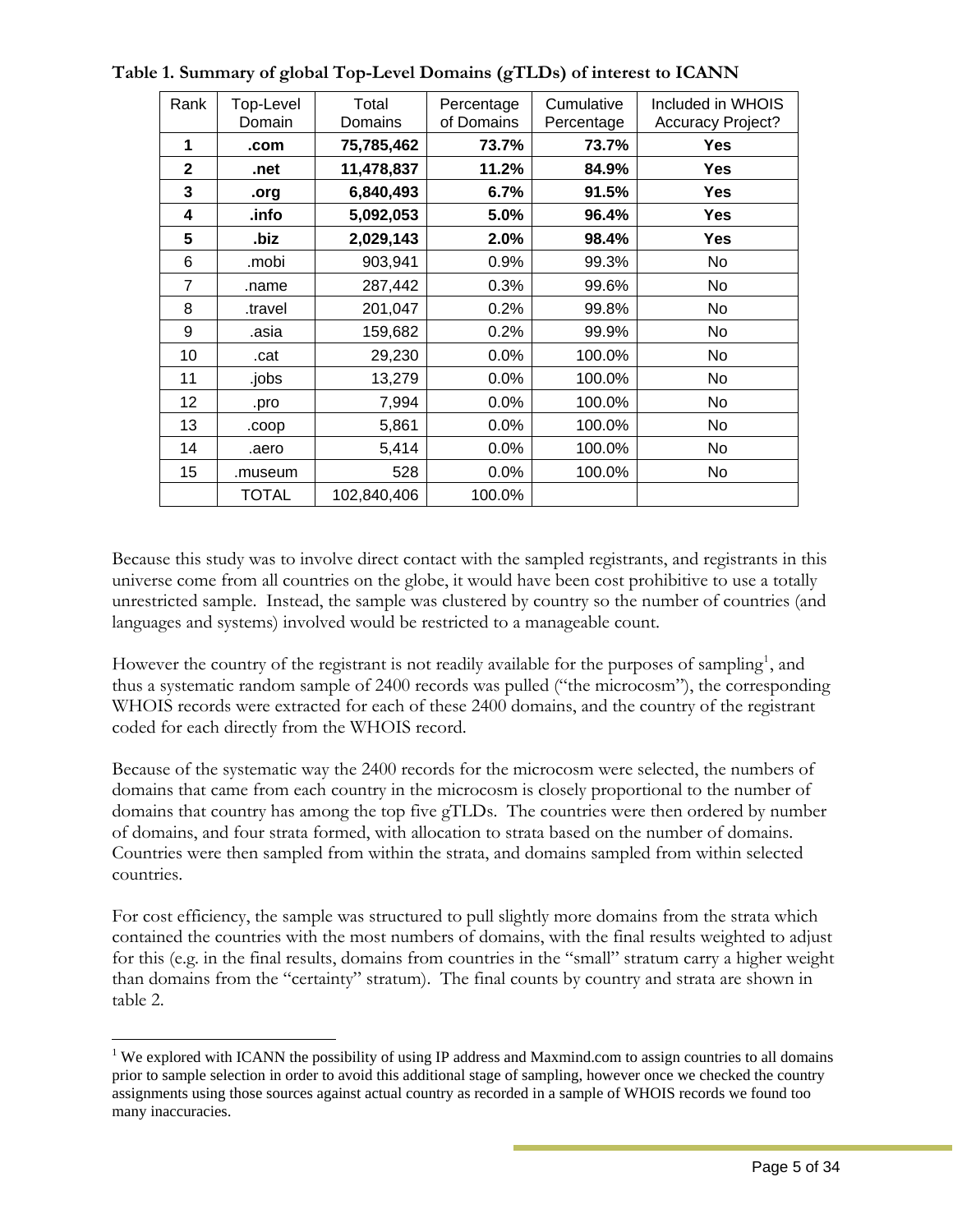| <b>Country</b>            | <b>Strata</b>             | <b>Countries</b><br>represented    | <b>Domains</b><br>in sample |
|---------------------------|---------------------------|------------------------------------|-----------------------------|
| <b>United States</b>      | Certainty                 | Themselves only                    | 928                         |
| Canada                    |                           |                                    | 77                          |
| United Kingdom            |                           |                                    | 71                          |
| Germany                   |                           |                                    | 61                          |
| China                     |                           |                                    | 49                          |
| France                    | Large (17-52 domains      | Themselves plus Italy,             | 35                          |
| Australia                 | each in the               | South Korea, India,                | 35                          |
| Netherlands               | microcosm)                | Portugal                           | 35                          |
| Japan                     |                           |                                    | 35                          |
| Spain                     |                           |                                    | 31                          |
| Turkey                    |                           |                                    | 23                          |
| Sweden                    | Medium (6-16 domains      | 14 others, including               | 13                          |
| <b>Russian Federation</b> | each in the               | Brazil, Switzerland,               | 10                          |
| Malaysia                  | microcosm)                | Hong Kong, Saudi<br>Arabia, Poland | 8                           |
| Singapore                 | Small (1-5 domains        | All others                         | 5                           |
| Israel                    | each in the<br>microcosm) |                                    | 3                           |
| Total                     |                           |                                    | 1419                        |

**Table 2. Countries selected in the sample** 

Because gTLD is an intrinsic component of all domain names, the population was able to be stratified according to gTLD prior to sample selection, and so maintain a strictly proportional relationship across the five gTLDs included in the study. This can be seen in Table 3:

**Table 3. Distribution by gTLD** 

|       | Domain counts   |                  |               |                 | <b>Percentages</b> |               |
|-------|-----------------|------------------|---------------|-----------------|--------------------|---------------|
| gTLD  | <b>Universe</b> | <b>Microcosm</b> | <b>Sample</b> | <b>Universe</b> | <b>Microcosm</b>   | <b>Sample</b> |
| .com  | 75,785,462      | 1801             | 1066          | 75%             | 75%                | 75%           |
| .net  | 11,478,837      | 273              | 162           | 11%             | 11%                | 11%           |
| .org  | 6,840,493       | 167              | 102           | 7%              | 7%                 | 7%            |
| .info | 5,092,053       | 114              | 64            | 5%              | 5%                 | 5%            |
| .biz  | 2,029,143       | 45               | 25            | 2%              | 2%                 | 2%            |
| Total | 101,225,988     | 2,400            | 1,419         | 100%            | 100%               | 100%          |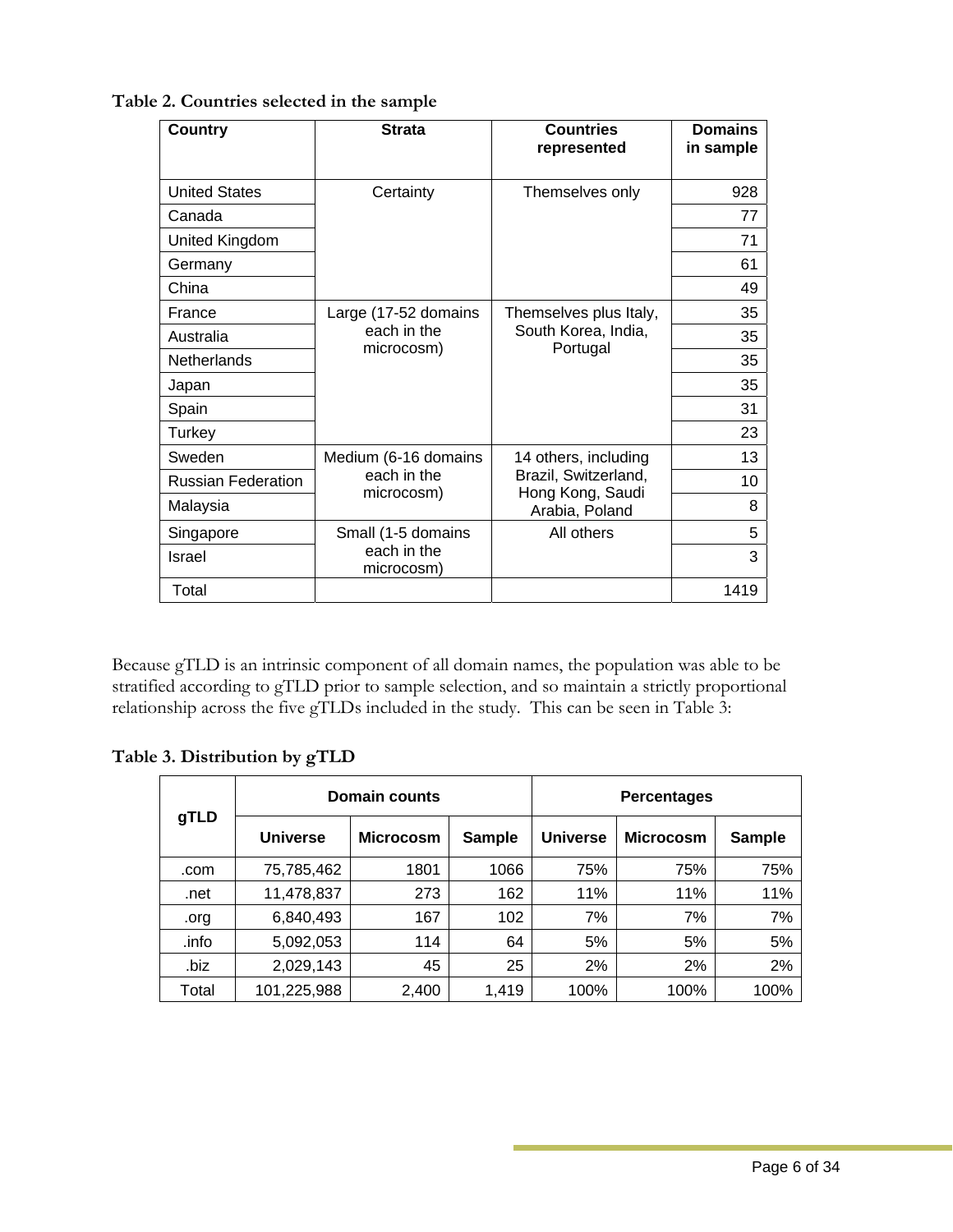# <span id="page-7-0"></span>**Accuracy definition and assessment**

To allow verification to be done to a consistent standard, ICANN determined the following definition for Accuracy of a WHOIS entry, based on the contractual requirements between Registrar and Registrant.

Under Registrar Accreditation Agreement Section 3.3.1.6, an accurate name and postal address of the registered name holder means there is reasonable evidence that the registrant data consists of the **correct name** and a **valid postal mailing address** for the current registered name holder.

Further clarification of this definition was also provided:

- The name of the Registered Name Holder is "correct" if the WHOIS data identifies the actual organization or individual that has consented to and entered a registration agreement with the registrar (even though the registration might have been arranged by or created for the benefit of a third party)
- The postal mailing address is "valid" if it accurately identifies a functioning destination or postal mail that has been designated by the Registered Name Holder. There is no requirement that the address be the primary residence of an individual or the headquarters of an organization. A valid mailing address could be a post office box or the address of a mail forwarding service arranged by the registrant or the registrar of a third party. The elements and format of the mailing address may vary by country and territory, but they should at least be sufficient to be used as an international address and must comply with the recommendations of the postal authority of the country of the registrants designated address.

For a WHOIS entry to be deemed completely accurate under this definition, the following measurable criteria must be met:

- 1. The address must be found to be deliverable.
- 2. The name of the registrant must be known or associated at the given address
- 3. When contacted, the registrant confirms they consented to the registration

The following steps were undertaken to assess these criteria.

### *Criteria 1: Deliverability of the mailing address*

The address given for the registrant was first coded for type, using the following categories:

| <b>Address type</b>                       | Unweighted<br>frequency<br>counts | Population<br>estimates | Estimated<br>percentage | Margin<br>of error |
|-------------------------------------------|-----------------------------------|-------------------------|-------------------------|--------------------|
| 1_Address completely missing              | 14                                | 940,491                 | 0.9%                    | 0.3%               |
| 2_Address patently false                  | 8                                 | 674,086                 | 0.7%                    | 0.6%               |
| 3 Partial - no detail below city or state | 29                                | 2,695,264               | 2.7%                    | 2.2%               |
| 4_Street or physical address              | 1,187                             | 84,941,486              | 83.9%                   | 4.2%               |
| 5 Postal service address                  | 181                               | 11,974,662              | 11.8%                   | 4.0%               |
| Total domain names                        | 1,419                             | 101,225,988             | 100%                    |                    |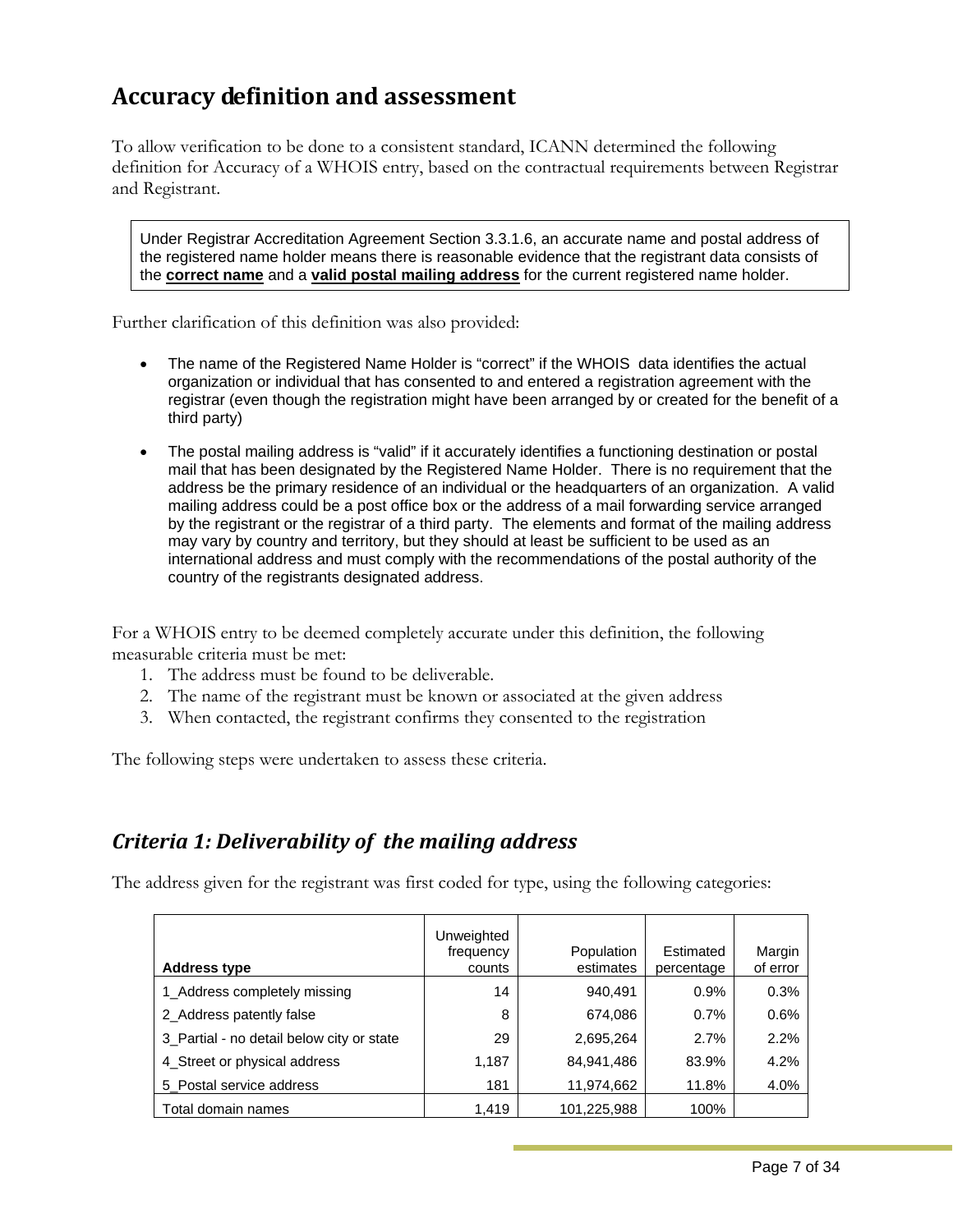Missing addresses included those who gave only an email address and not a postal address, as well as those where "N/A" or similar had been written in the address field.

Patently false addresses were obviously false – for example: 1 Mucky Road, Mucksville, Muckland MU11CK UK PRIVATE, XXXXX, XXX, 99999

Addresses where no detail was included below the city/town level (for example, no street name) were coded as Partial, with the exception of those from such small towns that it could be feasible that no finer level of detail was needed.

Missing, false and partial addresses were directly coded as undeliverable. The remainder went through to additional checking for deliverability. For addresses within the US, we used the Smartmailer software which checks against USPS records of deliverable addresses, including presence of apartment number or similar detail for apartment buildings, valid ranges for street numbers, and all valid street-city-state-zip combinations. For other countries we used online address confirmation systems and mapping systems to confirm the existence of the address and the consistency of street-city-state-postcode combinations.

Depending on the presence and type of error found, we coded into Deliverable, Potentially deliverable, or Undeliverable. Anything with minor errors but which might be easily resolved (e.g. a missing apartment number, or a mismatching zip for an otherwise valid street-city-state combination, or a very easily corrected spelling error) we coded into Potentially deliverable. The cases that were coded as Undeliverable (apart from those with missing, partial or patently false detail) were in most cases ones where there was an outright mismatch between street and town, or the street number given was outside the range of the street.

| <b>Address Deliverability (Ordinal)</b> | Unweighted<br>frequency<br>counts | Population<br>estimates | Population<br>percentage | Margin<br>of error |
|-----------------------------------------|-----------------------------------|-------------------------|--------------------------|--------------------|
| 1_Deliverable as given                  | 1,163                             | 79,087,682              | 78.1%                    | 5.1%               |
| 2_Potentially deliverable               | 109                               | 8,716,870               | 8.6%                     | 2.3%               |
| 3 Undeliverable                         | 146                               | 13,421,437              | 13.3%                    | 4.2%               |
| Total domain names                      | 1.419                             | 101,225,988             | 100%                     |                    |

To create a binary classification, we grouped "potentially deliverable" with "deliverable", on the basis that small errors are often corrected along the way by post offices, depending on the policies of the particular postal service, the volume of mail being handled at the time, and the individual staff handling the mail.

| <b>Address Deliverability (Binary)</b> | Unweighted<br>frequency<br>counts | Population<br>estimates | Population<br>percentage | Margin<br>of error |
|----------------------------------------|-----------------------------------|-------------------------|--------------------------|--------------------|
| Deliverable                            | 1,273                             | 87,804,551              | 86.7%                    | 4.2%               |
| Undeliverable                          | 146                               | 13.421.437              | 13.3%                    | 4.2%               |
| Total domain names                     | 1.419                             | 101,225,988             | 100%                     |                    |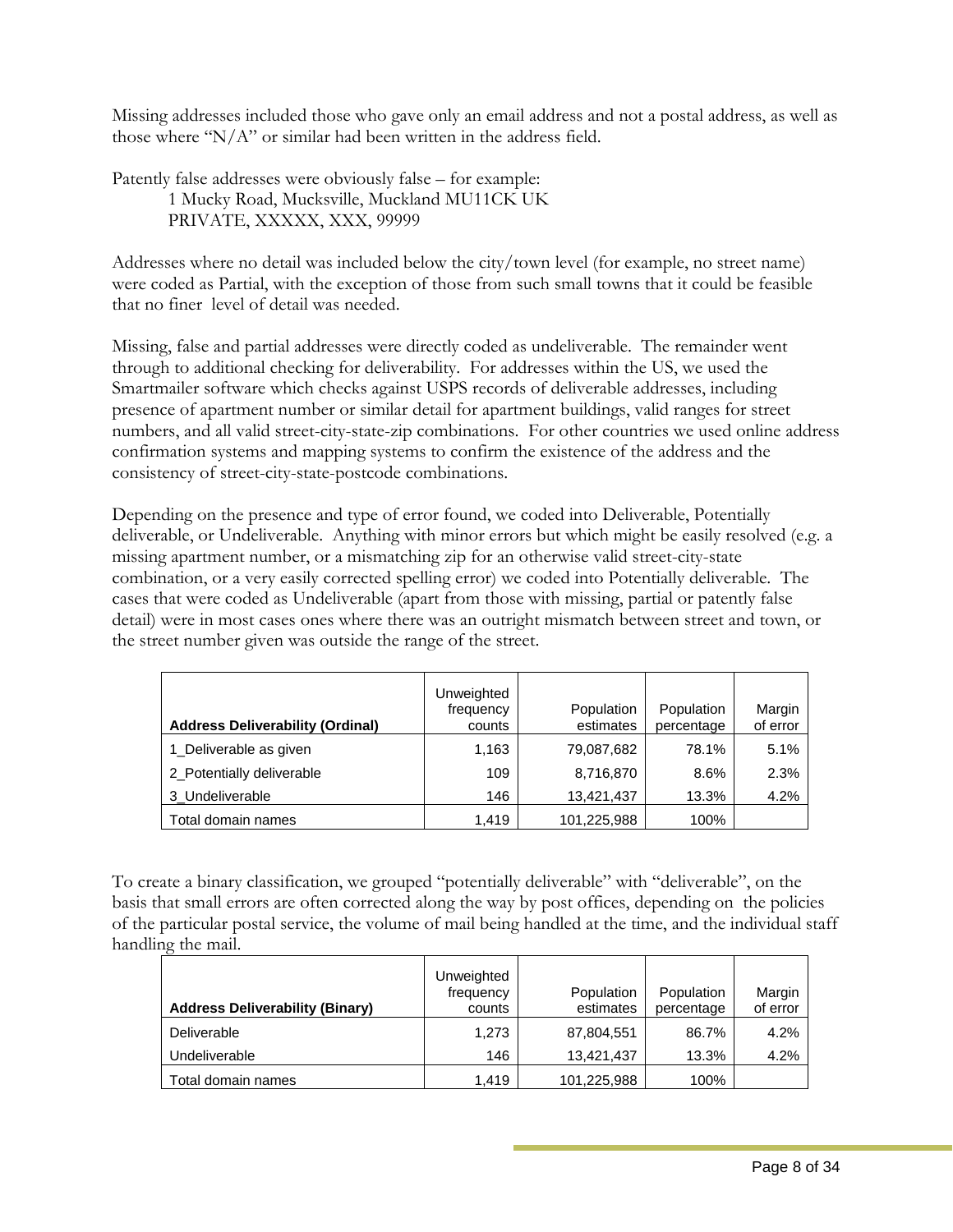| Address type and deliverability group    | Unweighted<br>frequency<br>counts | Population<br>estimates | Population<br>percentage | Margin<br>of error |
|------------------------------------------|-----------------------------------|-------------------------|--------------------------|--------------------|
| 1_address missing, partial or false      | 51                                | 4,309,841               | 4.3%                     | 2.4%               |
| 2_address complete but undeliverable     | 107                               | 9,920,696               | 9.8%                     | 4.1%               |
| 3 Potentially deliverable street address | 98                                | 7,872,661               | 7.8%                     | 2.4%               |
| 4 Deliverable street address             | 997                               | 68,111,031              | 67.3%                    | 5.0%               |
| 5 Deliverable PO address                 | 166                               | 11,011,759              | 10.9%                    | 3.8%               |
| Total domain names                       | 1.419                             | 101,225,988             | 100%                     |                    |

<span id="page-9-0"></span>We also created a single dimension combination of type and deliverability:

The proportion of PO boxes being fully deliverable is likely to be a slight overstatement from the true situation, because although there may indeed be a postal service at the address given, whether or not there is a particular box in that location of the number given cannot be checked without contacting every post service named directly. However should the ratio of deliverable to potentially deliverable postal service addresses mirror that of street addresses, we would reduce the percentage of "fully deliverable" PO boxes by only one percentage point to 10%.

# *Criteria 2: Association of name and address*

Before we attempted association of name and address, we coded for name type. This was to assist identification of appropriate search sources in which to find an association, and to distinguish between lack of association due to an inability to even attempt an association (as would be the case with a missing or patently false name), as opposed to a lack of association due to other reasons.

| Name type                       | Unweighted<br>frequency<br>counts | Population<br>estimates | Population<br>percentage | Margin<br>of error |
|---------------------------------|-----------------------------------|-------------------------|--------------------------|--------------------|
| 1 Name completely missing       | 16                                | 1,035,321               | 1.0%                     | 0.2%               |
| 2 Name patently false           | 10                                | 641,860                 | 0.6%                     | 0.4%               |
| 3 Partial or unable to classify | 18                                | 1,844,138               | 1.8%                     | 1.8%               |
| 4 Privacy/proxy service         | 224                               | 14,852,653              | 14.7%                    | 1.9%               |
| 5 Multiple domain name holder   | 125                               | 9,064,126               | 9.0%                     | 2.8%               |
| 6_Organization, person named    | 148                               | 10,351,567              | 10.2%                    | 2.2%               |
| 7 Organization, other           | 371                               | 24,646,890              | 24.3%                    | 2.1%               |
| 8 Person                        | 507                               | 38,789,433              | 38.3%                    | 3.6%               |
| Total domain names              | 1.419                             | 101,225,988             | 100%                     |                    |

Many cases changed classification over the course of the study, based on what we found as we tried to locate and interview registrants. For example, what might appear to be the name of a person turned out to be the name of an organization when we searched for contact information, or what appeared to be patently false was found to be an unlikely, but genuine, business name.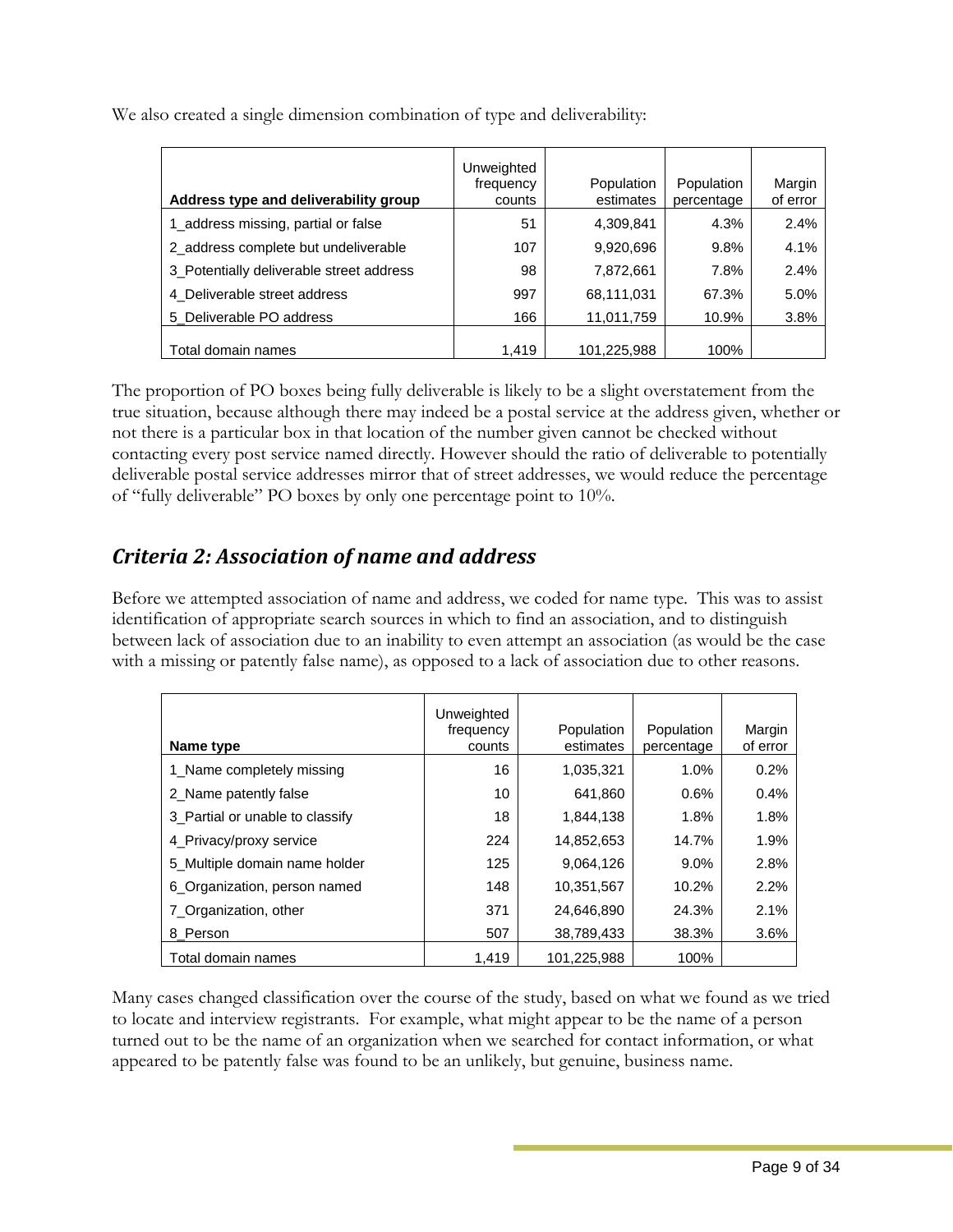Specific notes about the coding of these categories follows:

- *Completely missing* includes where the name field(s) are completely blank, or contain only a dash or a N/A annotation.
- *Patently false* includes entries such as : ?; 9 9; self; domain admin; private; citizen; business; (where not found to be represented by a privacy or proxy service); muckimarie; (the latter when in conjunction with a patently false address, given that many businesses had similarly odd names).
- *Partial or unable to classify* where they gave their first name only (and we were unable to rule it out as a business name, by for example, the structure of their email address or the lack of any record of any business of that name). Some of these were borderline "patently false".
- *Privacy or proxy service* where the registrant name was that of a confirmed privacy service. To identify these cases, we took all cases from the sample which had duplicate name or addresses within the sample, had "privacy" or "proxy" or similar indicators in their name, or which had the same address as a known privacy or proxy service, then identified all the potential service providers among this group and attempted contact with each service provider to establish if they did offer a privacy/proxy service. More detail is given in appendix 3.
- *Multiple domain name holder* any registrant with multiple domain names within the sample, or a name suggestive of a hosting or other internet service and evidence from WHOIS that they own multiple names. Unlike the privacy and proxy services, they are more likely to be the beneficial owner of the domain name (such as domain name investors). If we were unable to distinguish whether a registrant was a Multiple domain name holder or a privacy/proxy service provider (and we were unable to get a response from them to tell us either way), we classified them as a Multiple domain name holder.
- *Organization, person named* any registrant with the name of a business or other organization (school, church) in the registrant name section, in addition to a person's name. We distinguished organizations which included a person's name from those who didn't because it gave us an additional possible linkage point. Not all organizations are legal entities, although many are.
- *Organization, other* any registrant with the name of a business or other organization (school, church) in the registrant name section, but with no additional information such as a person's name within the business.
- *Person* in most cases this is a two part name, or at least a surname which we found some other link to confirm it was indeed the name of a person as opposed to that of a business.

Following name classification we sought to find an independent association between the name and the address as given for the registrant. The ideal association was for a phone book listing or an equivalent standard, such as a business directory listing. However, given the prevalence of missing and partial entries in names and addresses, and the fact that PO Boxes are often a privacy shield, only a subset of the sampled cases were even candidates for such matching.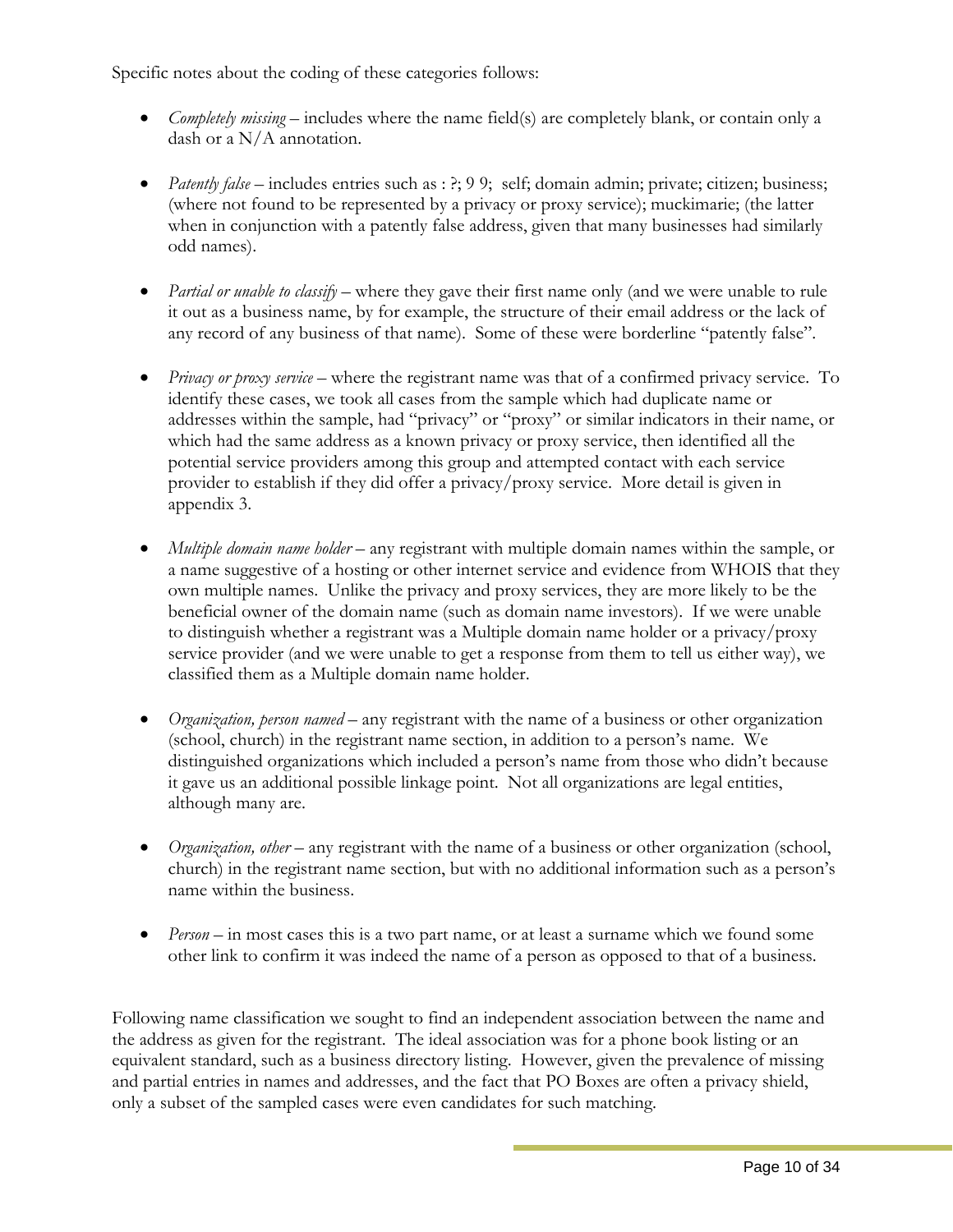The definition of association however only requires that the person *be known* at the address – not that they *have a formal documented link* to the address. The phone listing approach has the inherent limitation that phone listings are often done in the name of one person only in the household, and many households contain members with different surnames. If Joe Smith is the registrant, but his home phone is listed in the name of his wife Mary Jones, we will not find Joe Smith in the phone book, but we will find a phone number for his address, and when we ring that address there is a good chance that Joe Smith himself will answer. Therefore we have an independent association – albeit not a direct one.

The association can even be made with a partial name. If in the previous example, Joe Smith had given only "Joe" as the registrant name, we still would have found him by ringing the number linked to his stated address. The Registrar Accreditation Agreement Section 3.3.1.6 refers to the need for an *accurate* name, but it does not require that it be a legal entity, so arguably even just the initials "JS" would be sufficient to identify this registrant at the given address.

Things get more tenuous when dealing with organizations, since there is less structure to the names. For example, one case that was initially on our "partial/potentially false" list was a registrant by the name of XMG<sup>[2](#page-11-0)</sup>, which turned out to be the initials of a registered business. We were able to establish that only by tracing through the address. The person answering the phone for that business knew what XMG stood for, even if no official business listing referred to it, and a Google search turned up hundreds of possible, but unrelated, leads.

There were other cases however for which we were *not* able to establish any satisfactory association between name and address, even though we found a phone number by which to contact the registrant interview them. Examples of such cases:

- One where the name was patently false and the address undeliverable, although not through attempts to hide but more carelessness in completing WHOIS (the domain name itself contained their full name, so under "registrant" they wrote "self"). A search on the name in the domain name to find someone at a similar enough address gave us the phone number, and on contact the person confirmed ownership.
- Registrants using a postal service address specifically for privacy reasons. There will be no link between the name and the address in such cases (unlike businesses using postal services for convenience, where a link is often apparent from them including the PO box in their official literature). However we were able to interview several of these by finding a phone number associated with the name in a close enough geographic range to the PO box.

In terms of assessing the quality of WHOIS data, cases where we were able to locate (i.e. find current contact details for) the registrant, even if we couldn't establish an association between the name and the address, would still mean the WHOIS data is arguably of better quality than the cases where we couldn't even establish if the registrant existed beyond the entry in WHOIS. As a result we ended up using a three-level classification for this second criterion:

 $\overline{a}$ 

<span id="page-11-0"></span> $2^2$  The letters are changed to protect confidentiality of the sample member.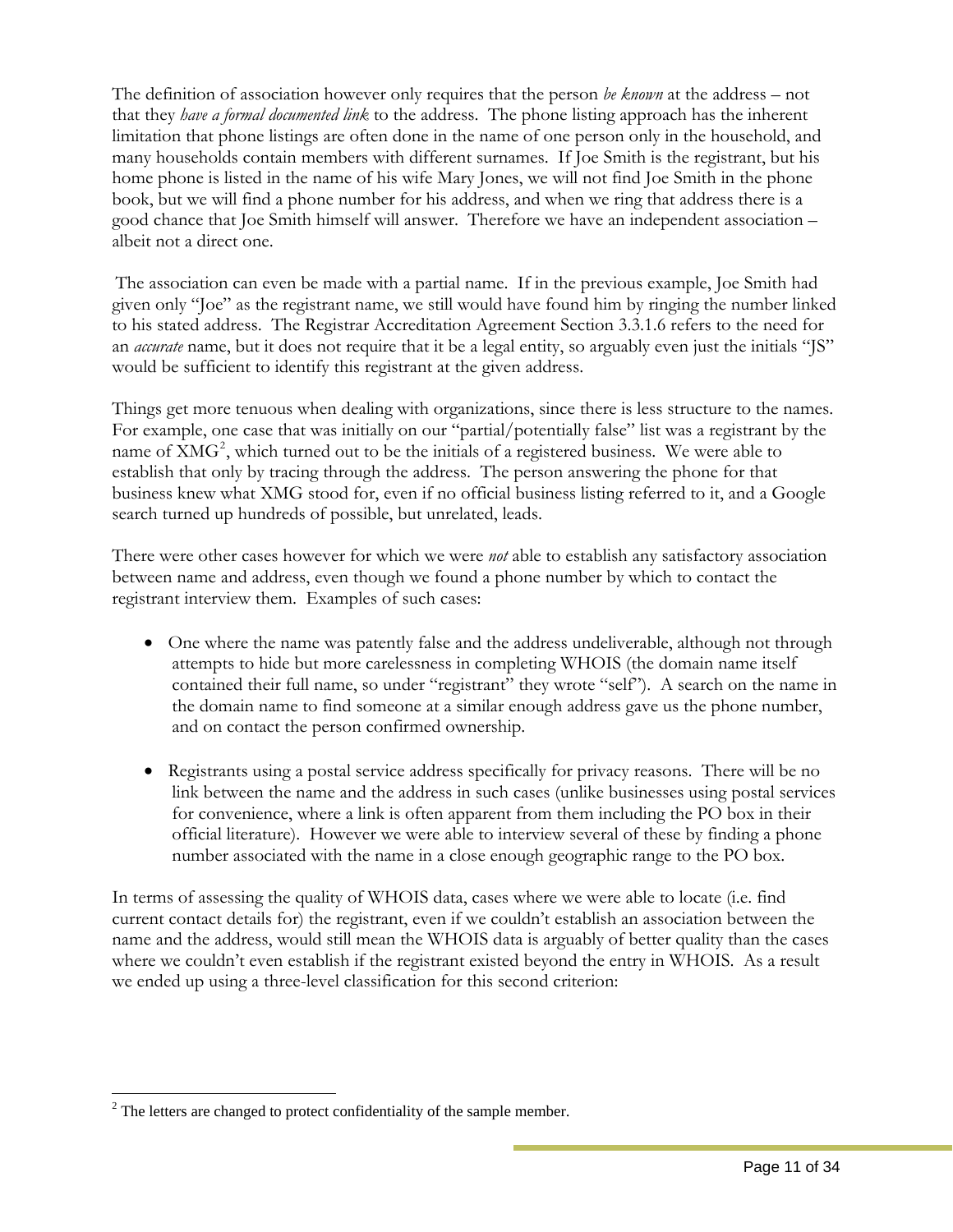<span id="page-12-0"></span>

| Association of name and address               | Unweighted<br>frequency<br>counts | Population<br>estimates | Estimated<br>percentage | Margin<br>of error |
|-----------------------------------------------|-----------------------------------|-------------------------|-------------------------|--------------------|
| Independent association found                 | 753                               | 50,301,048              | 49.7%                   | 2.1%               |
| No association, but able to locate registrant | 424                               | 30,648,240              | 30.3%                   | 2.0%               |
| <b>Neither</b>                                | 242                               | 20,276,701              | 20.0%                   | 2.2%               |
| Total domain names                            | 1,419                             | 101,225,988             | 100%                    |                    |

## *Criteria 3: Registrant acknowledgement*

We had several different processes for registrant acknowledgement, depending on whether the registrant was classified as:

- an individual registrant
- an organization which included a person's name
- an organization or other listing without any person's name (including those with completely missing or patently false names)
- registrants who potentially were privacy/proxy services

For the individual registrants, we attempted contact by phone, using phone numbers found through the association/locating work, as opposed to any number given in WHOIS. Persons who had a strong association found (such as a phone book listing) were often the most straight forward cases, but even among these there were challenges, such as people who had moved from the address listed in WHOIS since registering their domain. Multiple phone calls were made to establish contact, with more calls made the more certain we were that we had the correct phone number for a registrant (as might be confirmed by the wording on a voicemail message). For cases where we were less certain about the phone number, we would try it a maximum of six times, and then recommence the search for new contact details for that person. Around half the person sample was finalized on the first phone number found for them, and ten percent of the person sample took four or more phone numbers before we either found them, or deemed that we had exhausted all possible leads.

For organizations which included a person's name, we would first try any phone numbers associated with the address given, but ask for the named person on contact. Should that person no longer be with the organization, we would ask to speak with their replacement, or failing that, we would ask to speak with whoever would be responsible for registering domain names for that organization. If we hit a dead end trying to make contact through the organization or the address, we would commence searching for contact information on the person named, looking for someone of the same name in some proximity to the original address.

For large organizations with no name mentioned, we would start with the main number publically listed for the operation at the given address, and ask to speak with whoever would be responsible for registering domain names at the organization. With smaller organizations, or registrants where the name was missing, we would try any phone number we could find through a reverse search on the address.

The script used for all but the potentially privacy/proxy cases is shown in appendix 2, and basically seeks to establish whether they acknowledge registering the domain name, and :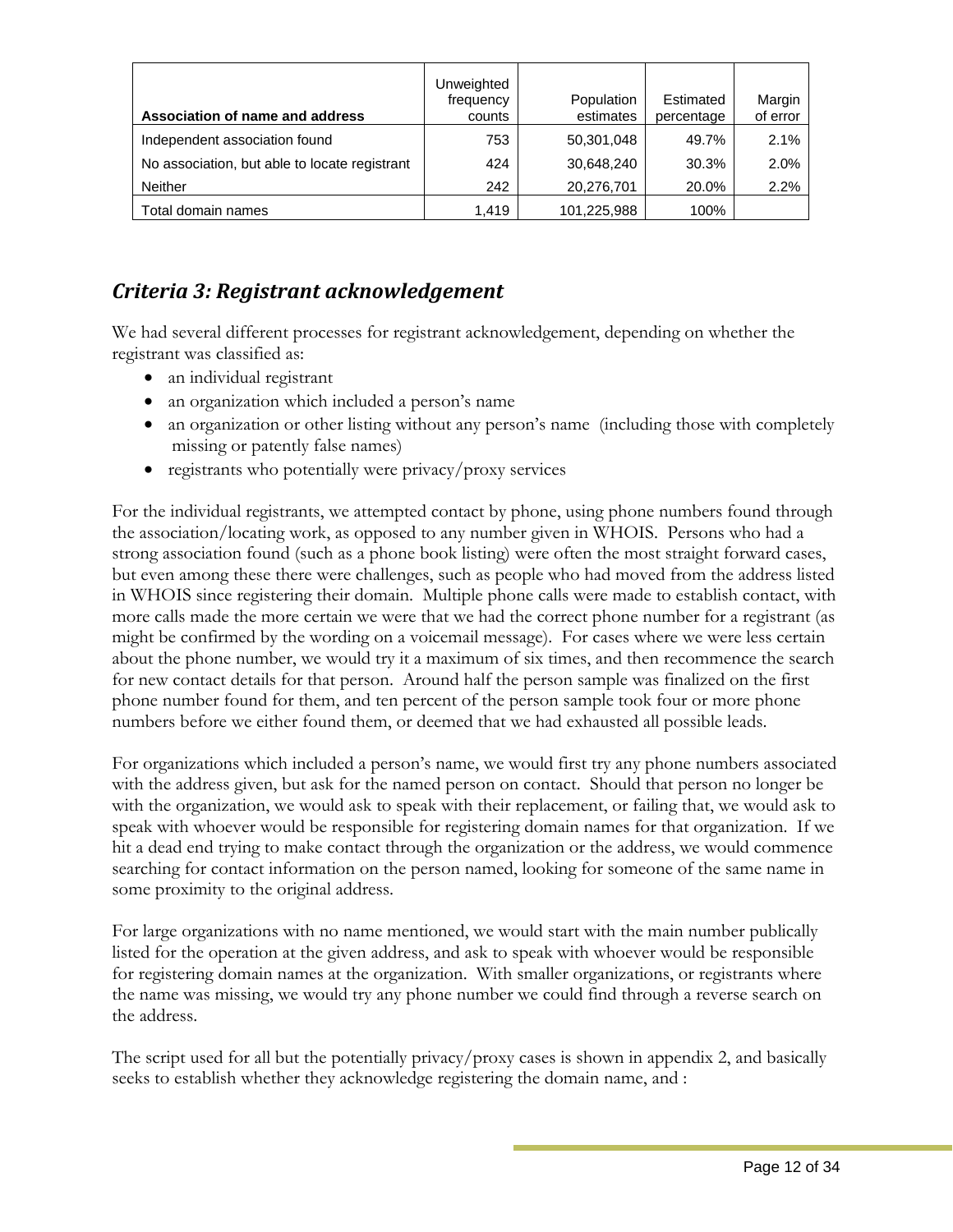- if ownership is acknowledged, the type of entity they are, the type of address, the accuracy of the address, and their familiarity with WHOIS;
- if ownership is denied or uncertain, the circumstances under which they think the domain name may have come to be registered in their name.

In total, 1,068 cases among the 1,419 sample were treated as an individual registrant or organization to determine Registrant Acknowledgement.

Among these 1,068, we were able to locate 797 cases – that is, we were able to have a chance of interviewing them because we found what we believe to be current working phone numbers for them, as indicated by the source of the number, the content of the voicemail message associated with the number, the caller ID, or information provided to us by someone else who answered the phone. Among these 797 cases, we were able to speak directly with the registrant in 529 cases (66%), and among these registrants, none denied ownership of the domain names.

Only a handful (35) of the located but un-interviewed cases refused outright to answer any questions. The remaining cases, all non-contacts after multiple attempts to contact them, are most likely to be either genuinely very busy people, or just generally disinclined to take a phone call from a survey company. There was nothing in these cases that led us to believe the refusals or non-contacts were related to the topic as much to a general disinterest in surveys<sup>[3](#page-13-0)</sup>.

| Name type<br>(final classification) | Domain<br>registration<br>determined | Able to locate<br>but not<br>successful in<br>interviewing | Unable to<br>locate<br>to even<br>attempt<br>interview | Total cases<br>handled as<br>individual<br>registrants |
|-------------------------------------|--------------------------------------|------------------------------------------------------------|--------------------------------------------------------|--------------------------------------------------------|
| 1_Name completely missing           | 3                                    | 12                                                         |                                                        | 16                                                     |
| 2 Name patently false               | 3                                    | 3                                                          |                                                        | 6                                                      |
| 3 Partial or unable to classify     | 3                                    | 11                                                         | 3                                                      | 17                                                     |
| 4 Privacy/proxy service             | 3                                    |                                                            |                                                        | 4                                                      |
| 5_Multiple domain name holder       | 6                                    | 6                                                          |                                                        | 19                                                     |
| 6_Organization, person named        | 76                                   | 38                                                         | 32                                                     | 146                                                    |
| 7 Organization, other               | 186                                  | 75                                                         | 93                                                     | 354                                                    |
| 8 Person                            | 249                                  | 122                                                        | 135                                                    | 506                                                    |
| Total domain names                  | 529                                  | 268                                                        | 271                                                    | 1,068                                                  |

All registrants who were deemed to be potentially privacy/proxy services were approached differently, in light of a separate study into the prevalence of privacy/proxy services, and because in most such cases there were multiple domain names associated with a single respondent so a "bulk processing" approach would be more time efficient for them. More information on the handling of these cases is given in appendix 3.

 $\overline{a}$ 

<span id="page-13-0"></span> $3$  To put this in context, in the survey industry it is generally acknowledged that most telephone surveys get more refusals than successful interviews, with most studies into the reasons for lack of cooperation finding it to be almost independent of topic and much more related to reluctance to spend time participating in a survey.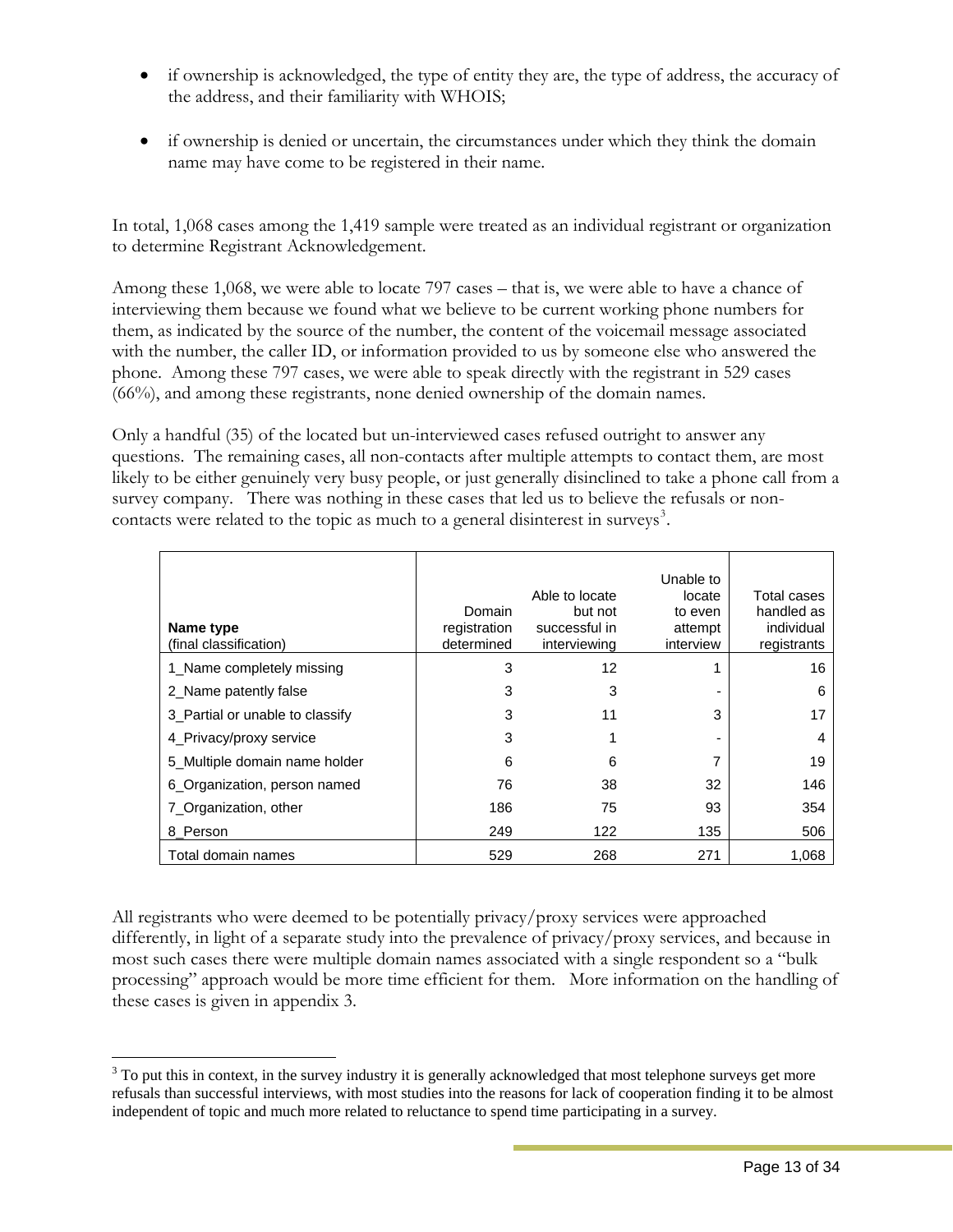<span id="page-14-0"></span>All contacts were made between June and October 2009, using experienced interviewers at NORC's offices in Chicago. International interviews were conducted with interviewers fluent in the appropriate language, with the exception of Japan and Turkey, where we brought translators on site to assist the interviewing staff.

# **Results**

If we apply all three criteria strictly, i.e.:

- 1. address must be deliverable
- 2. an independent linkage between name and address must be found
- 3. the respondent must acknowledge ownership, AND confirm that all details are current and correct,

| Number of criteria<br>being strictly<br>satisfied | Unweighted<br>frequency<br>counts | Population<br>estimates | Estimated<br>percentage | Margin of<br>error | Cumulative<br>percentage |
|---------------------------------------------------|-----------------------------------|-------------------------|-------------------------|--------------------|--------------------------|
| All three criteria                                | 353                               | 23,117,442              | 22.8%                   | 1.4%               | 22.8%                    |
| Two out of three                                  | 625                               | 42,804,131              | 42.3%                   | 3.4%               | 65.1%                    |
| One out of three                                  | 355                               | 27,366,722              | 27.1%                   | 3.1%               | 92.2%                    |
| None                                              | 86                                | 7,937,694               | 7.8%                    | 1.8%               | 100.0%                   |
| Total domain names                                | 1,419                             | 101,225,988             | 100%                    |                    |                          |

then by the strictest interpretation, only 23% of WHOIS records can be considered fully accurate:

However as discussed in the previous section, the requirement of *independent* linkage between name and address does not capture all degrees of association, and it may be appropriate to include as associated those cases where we were able to track down the registrant (by finding someone admitting to be the registrant, or finding some other contact information for the named registrant which makes us reasonably certain that we have found the right person (such as a voicemail indicating the registrant name from a telephone number associated with the address).

Moreover, the errors that some registrants admitted on contact were arguably trivial in nature, and certainly not so severe to have prevented us from finding them.

And so with a slight relaxation of the criteria to:

- 1. address must be deliverable
- 2. an independent linkage between name and address exists, or the WHOIS information enables us to track down the respondent, even if we cannot otherwise confirm a link between name and address
- 3. the respondent must acknowledge ownership,

then the proportion of WHOIS records which are accurate more than doubles, to 46%, and only 6% fail on all three: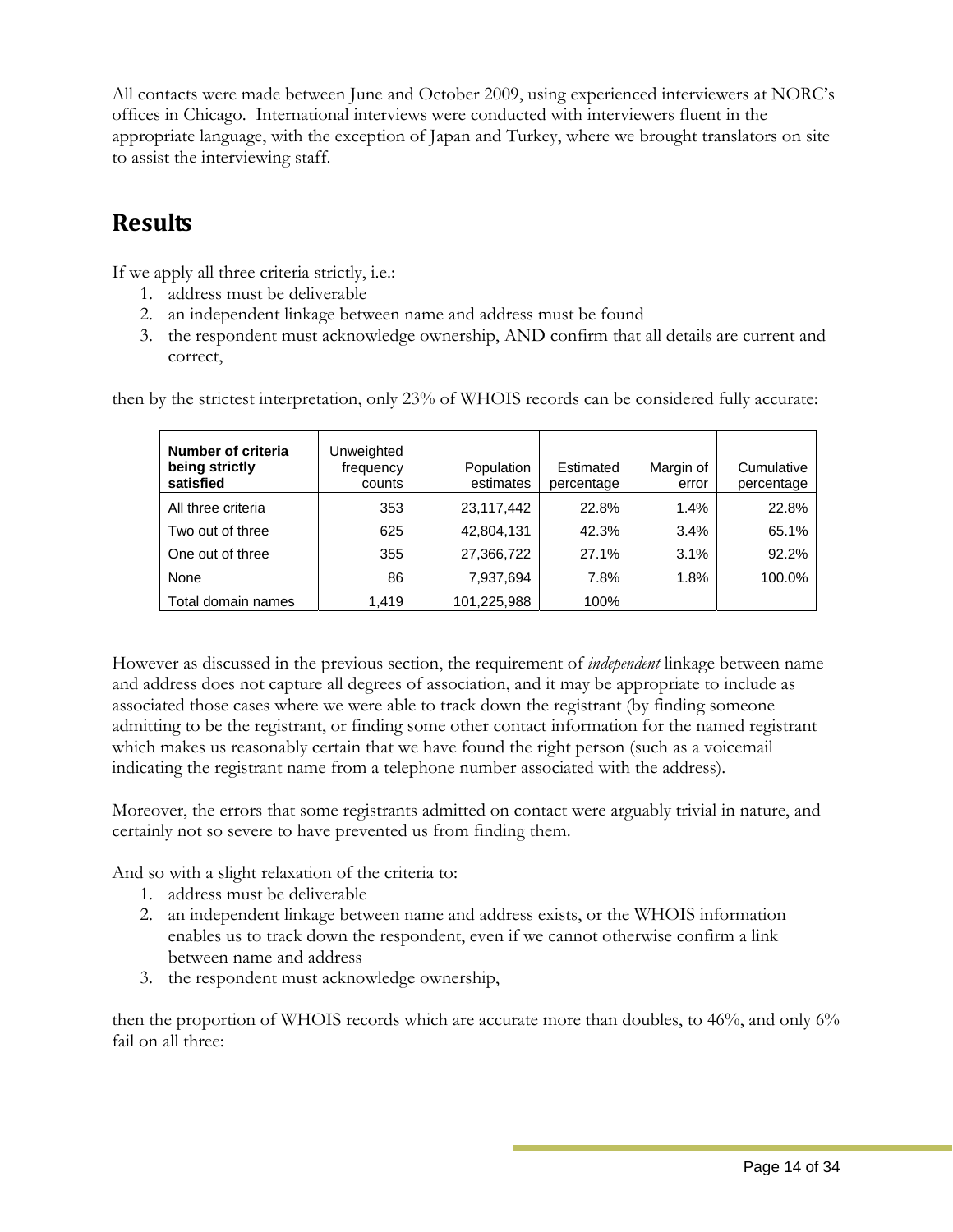| Number of criteria<br>being at least<br>partially satisfied | Unweighted<br>frequency<br>counts | Population<br>estimates | Estimated<br>percentage | Margin of<br>error | Cumulative<br>percentage |
|-------------------------------------------------------------|-----------------------------------|-------------------------|-------------------------|--------------------|--------------------------|
| All three criteria                                          | 704                               | 47,073,062              | 46.5%                   | 4.2%               | 46.5%                    |
| Two out of three                                            | 442                               | 31,590,046              | 31.2%                   | 2.9%               | 77.7%                    |
| One out of three                                            | 208                               | 16,235,901              | 16.0%                   | 2.3%               | 93.7%                    |
| None                                                        | 65                                | 6,326,979               | 6.3%                    | 1.3%               | 100.0%                   |
| Total domain names                                          | 1.419                             | 101,225,988             | 100%                    |                    |                          |

Not all failures of accuracy are equally serious; there is a qualitative difference between the registrant who has given their full name and address in WHOIS but who refused to participate in the survey component because they dislike surveys, and the registrant who gives a name which is so common that on its own provides little identification value, at an address that exists but to which we cannot independently link to the name, for which a phone number cannot be found. The following table classifies records by their primary failure (if any) against the criteria; while not all of the 29% of registrants shown with a full or substantial failure will have deliberately misrepresented their information, it is among this group that those with questionable intent are most likely to be found.

| <b>Accuracy</b><br>group           | Description of accuracy (1) (2)                                                                                                                                            | Unweighted<br>frequency<br>counts | Population<br>estimates | Estimated<br>percentage | Margin of<br>error |
|------------------------------------|----------------------------------------------------------------------------------------------------------------------------------------------------------------------------|-----------------------------------|-------------------------|-------------------------|--------------------|
| No failure                         | Met all three criteria fully - deliverable<br>address, name linked to address,<br>and registrant confirmed ownership<br>and correctness of all details during<br>interview | 353                               | 23,117,442              | 22.8%                   | 1.4%               |
| Minimal                            | All criteria met but minor fault noted<br>by registrant during interview                                                                                                   | 17                                | 1,101,176               | 1.1%                    | 0.2%               |
| failure                            | Name unable to be linked to address.<br>but able to locate registrant and<br>confirm ownership                                                                             | 312                               | 23,024,007              | 22.7%                   | 2.2%               |
| Limited<br>failure                 | Deliverable address, name linked<br>and/or located, but unable to<br>interview registrant to obtain<br>confirmation.                                                       | 365                               | 24,893,476              | 24.6%                   | 1.7%               |
| Substantial<br>failure             | Undeliverable address and/or<br>unlinkable name, however registrant<br>located. Unable to interview<br>registrant to obtain confirmation.                                  | 109                               | 7,202,472               | 7.1%                    | 0.9%               |
|                                    | Deliverable address, but unable to<br>link or even locate the registrant,<br>removing any chance of interview.                                                             | 177<br>13,949,721                 |                         | 13.8%                   | 2.2%               |
| Full failure                       | Failed on all criteria - undeliverable<br>address and unlinkable, missing, or<br>patently false name, unable to locate<br>to interview                                     | 86                                | 7,937,694               | 7.8%                    | 1.8%               |
| All domain names in top five gTLDs |                                                                                                                                                                            | 1.419                             | 101,225,988             | 100%                    |                    |

*(1) Unable to link: means unable to find any independent association between name and address, or name and/or address missing* 

*(2) Unable to locate: means unable to get confirmed current phone contact information for named registrant*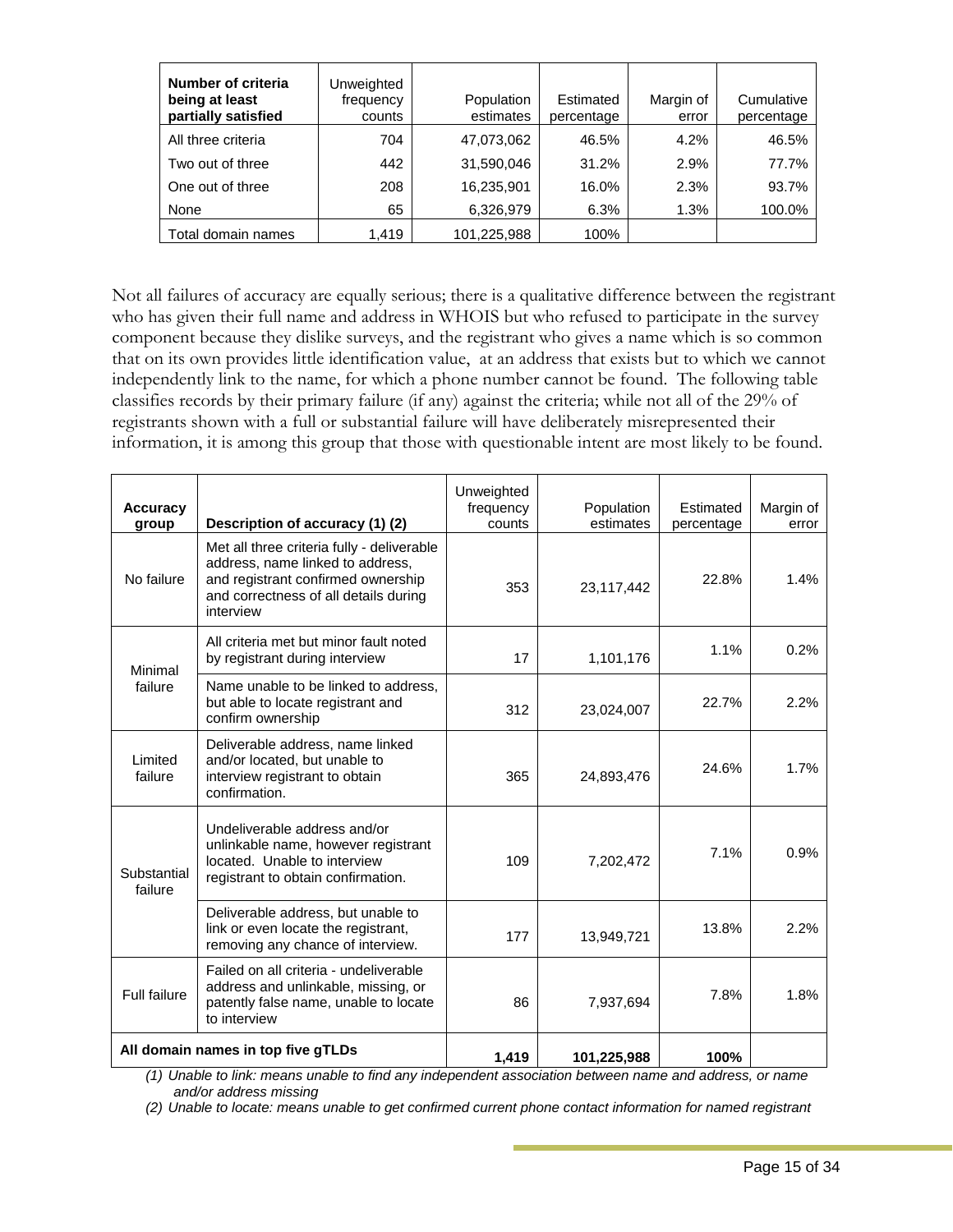The highest proportion of accurate WHOIS records was found among the domains registered through a Privacy/Proxy service, which would be expected as generally such services have no motivation to obscure either the name or address of the service. The majority of criteria failures among entries associated with Privacy/Proxy services were because we were unable to get a response from the service confirming that they did indeed represent all domain names listed for them.

Entries where the name or address is missing, partial or false by definition have some inaccuracy associated with them (thus none among this group are "fully accurate). However, the extent to which we were able to locate and in many cases interview the registrants of domains with such faulty WHOIS entries indicates the extent to which such situations are less the result of deliberate obfuscation as carelessness or confusion in completing the information fields that will feed into WHOIS.

As might be expected, organizations registering domains have a slightly higher overall accuracy in the associated WHOIS records than natural persons.

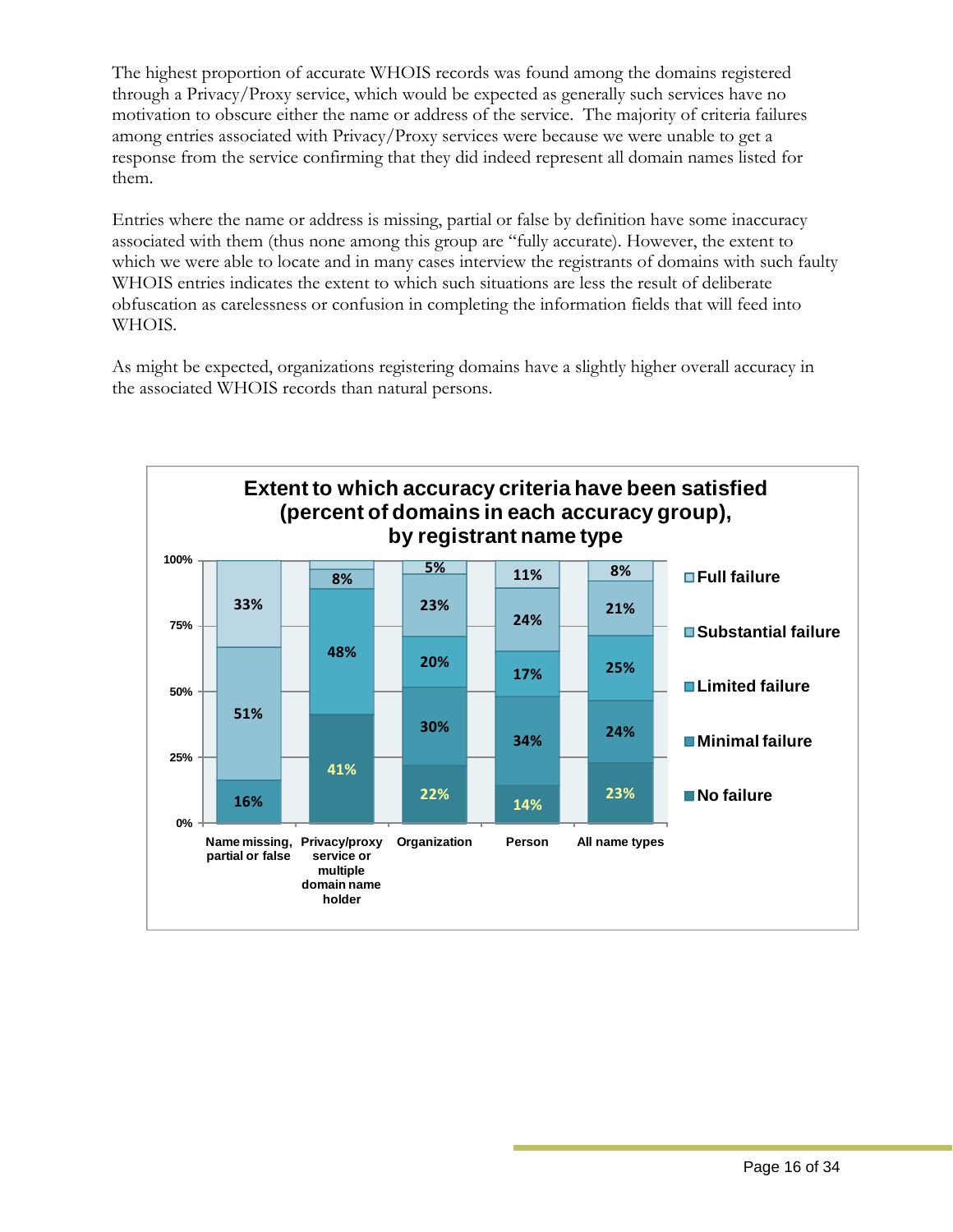# <span id="page-17-0"></span>**Barriers to accuracy**

The majority of errors found in this study were ones that could feasibly be eliminated if several barriers to accuracy were addressed. The barriers occur at several points, the largest being at the point of data entry.

### *Barriers to accuracy at the point of data entry from the registrant*

Most of the errors found were related to the registrant's attitude towards domain names and/or WHOIS. There were two predominant themes:

- 1. Concern regarding privacy, and
- 2. Carelessness, and/or little perceived value in domain ownership.

#### **Privacy concerns**

WHOIS can in some ways be considered the equivalent of a telephone directory. However, unlike telephone directories which allow people to remain unlisted, WHOIS does not give that option. This creates the motivation to give partial or obscured details for those who do not want their information so publically displayed.

This is a different motivation to desire to remain completely anonymous, as evidenced by the fact we were able identify and contact some registrants who had given only partial or obscured information. It is also evident in the growing proportion of registrants who use privacy/proxy services who presumably are providing good data to the service provider (at least a valid credit card with consistent information), while responding to the very overt cautions about how WHOIS information is displayed when the service is offered during the course of registration.

In most registry type systems which could reveal information about a person's identity and address (motor vehicle registries, telephone directories, property ownership, credit status, medical records), there is an inherent tradeoff between the accuracy of the information and the degree of unrestricted and/or undocumented access.

#### **Value perception**

Many registrants do not perceive any adverse consequences to having incorrect information about them in WHOIS, or even domains incorrectly registered in their name. This leads to lack of attention or care in what they enter, for example

- one registrant gave the address of the person who owned the computer with which she used to register her domain,
- others acknowledged typographic errors in their information,

and to reduced motivation to keep their WHOIS information current: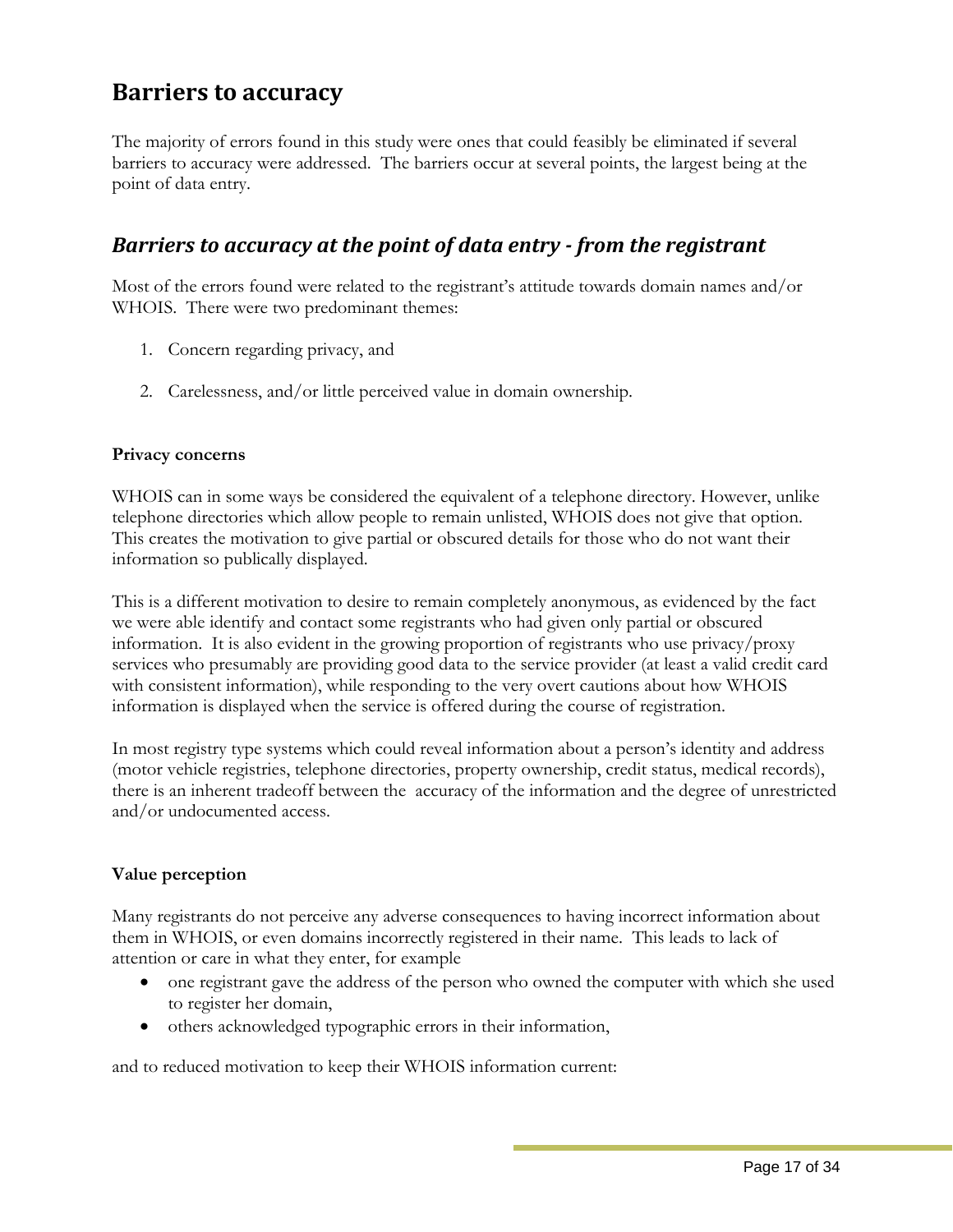- <span id="page-18-0"></span>• the most common error reported was tardiness in keeping the information updated following a change of address
- others were simply waiting for the domain to expire, having sold or otherwise abandoned the business name they registered the domain in.

Several registrants when contacted were not sure initially of whether or not they did register the domain listed for them, but none were concerned about their details being associated with the domain. They each reported having so many domain names they didn't really keep track of them all, and didn't see the need to. The sense was that domain names are so cheap and easily acquired, there is little value in them except where the name itself carries commercial value.

### *Barriers to accuracy at the point of data entry from the requirements*

No proof of identity or address is required when registering a domain name, which removes many barriers to entering inaccurate information. Requiring that the registrant name and address at least match that of the credit card which was used to pay for the account would go some way towards addressing this, given that reasonably stringent proof of identity and address is usually required to obtain a credit card. This however would still not be a complete removal of this barrier, because there is a large market for stolen credit card details and a determined thief could easily organize for registration to occur in the short window of time between theft and card shutdown. The cheapness of the domains relative to credit card charges for the vendor make the repeated checking against credit card details for continuity of registration unlikely.

Related to the lack of proof of identity is the broad scope within which registrants can choose to interpret the requirements for name and address. A full legal name is not required, nor is the address required to be one officially associated with the name. It was common for persons to give their work address for personal domain names, and for organizations to use the home address of someone associated with the organization.

Basic edit checks, if used consistently by all registrars, could eliminate some of the missing data issues, although in the absence of checks of identity, intentionally blank fields would just be replaced by plausible if incorrect information. The relative scarcity of undeliverable addresses (relative to other errors) indicates that most registrars are using various address checking software, but again, finding a valid address is no guarantee that it is indeed the address of the registrant.

Finally, some errors were strictly ones of respondent confusion at the point of data entry. A significant proportion of registrants interviewed – over 20% - were completely unaware of WHOIS, and consequently would have limited understanding of the information requirements. The pattern of responses for some cases indicated a confusion between the roles of registrant, administrative contact, and technical contact. For example, by writing "self" as registrant, or leaving the registrant field blank, while providing full and complete details about themselves in the administrative contact field. When asked to complete name and address information four times in the course of registering a site (one each for registrant, administrative contact, technical contact, and billing address), it is easy to see how these errors could arise.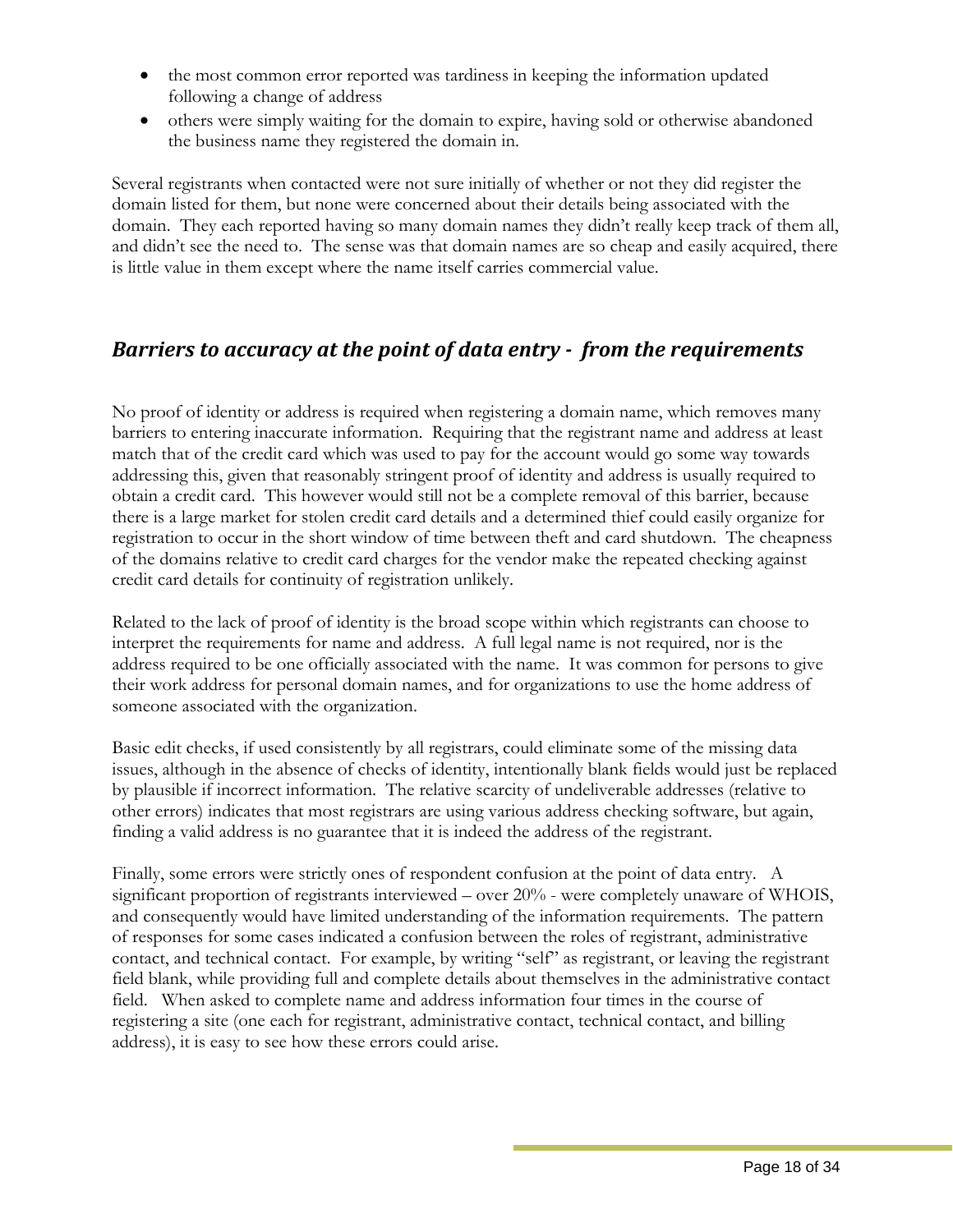<span id="page-19-0"></span>Finally, only in late 2009 were changes made to support the entry and maintenance of non-ASCII character sets. Some apparent inaccuracies arose from script translation problems. For example, someone in China would need to translate their name and address into ASCII characters, but depending on where they were in China there may have been be no standard translation, and so once the WHOIS data is received a back translation is required in order to check addresses against listings that are maintained only in Chinese characters. Translating from A to B and then back again rarely re-reproduces A accurately, it is more likely that C will result, producing an inherent inaccuracy.

### *Barriers to accuracy in maintenance of accurate data*

Even if information can be made accurate at the point of data entry, the maintenance of accuracy requires the registrant to keep the information current. Currently, the only penalty for a registrant for letting information get out of date is a communication from their registrar that they need to update it or their domain name will be suspended and possibly their ownership revoked. Even this is not a significant concern for many registrants when only a small proportion of domain names lead to web sites that the registrant has a vested interest in maintaining uninterrupted access to, and only a tiny fraction of domain names have intrinsic commercial significance.

However, even an improvement of the registrant motivation for keeping data accurate and current will not address the lack of provision for centralized checking. At the moment, only the registrars themselves are in a position to use efficient electronic checks of the data, from basic field completion checks through to cross checks against address deliverability databases and other databases by which identity might be confirmed. The process of combining WHOIS information from many different registrars and servers for the current process highlighted the near impossibility of a cost efficient centralized checking process, since different registrars used different fields in different ways, and mapping everyone successfully into a consistent set of fields ultimately required a large degree of manual work. A centralized database would, by virtue of being a larger data repository, make pattern based checking (such as credit card companies use to flag possible fraud activity) more powerful. However, like the removal of all other barriers already discussed, there would be costs involved in doing so which ultimately would need to be borne by the registrants in their fees.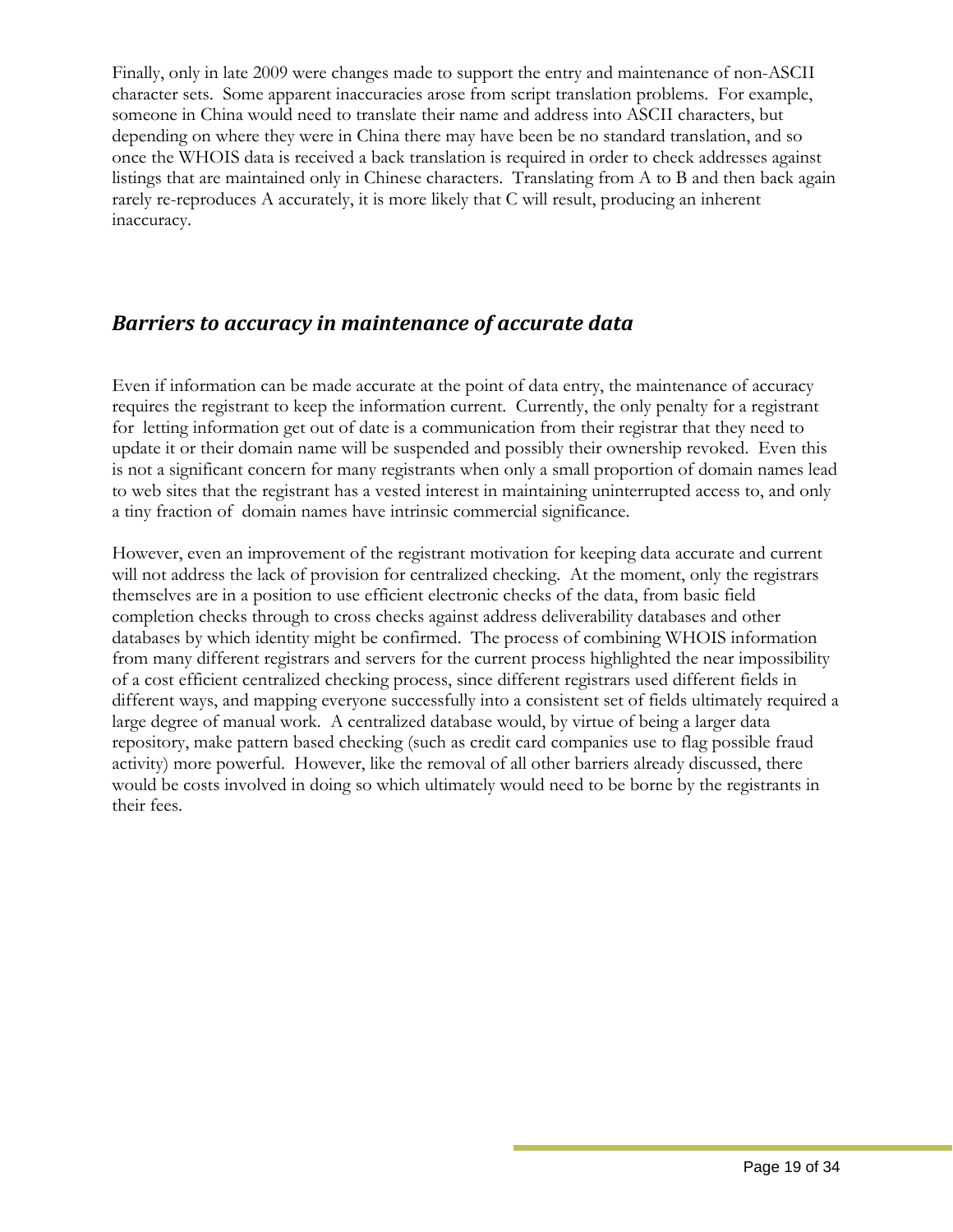# <span id="page-20-0"></span>**Conclusion**

There is no question that there are people who register domains without disclosing their full or real identity. While we didn't find any cases where an identity had been stolen (that is, among the persons we contacted who had domains registered in their name, none denied having registered the domain), it would seem that, given the latitude that people have in choosing what information to provide when registering a domain name, identity theft may not be necessary; it is all too easy to enter any or no name, along with an unreliable or undeliverable address.

Most of the barriers to accuracy found (concerns about privacy, confusion about information needed, lack of clarity in the standard to which information should be entered, no requirement for proof of identity or address, the structure of WHOIS itself) can be addressed by the internet community. However, the cost of ensuring accuracy will escalate with the level of accuracy sought, and ultimately the cost of increased accuracy would be passed through to the registrants in the fees they pay to register a domain. Cooperation among all registrants and other ICANN constituents will be needed to eliminate any commercial disadvantage accruing from enforcing greater accuracy.

**…**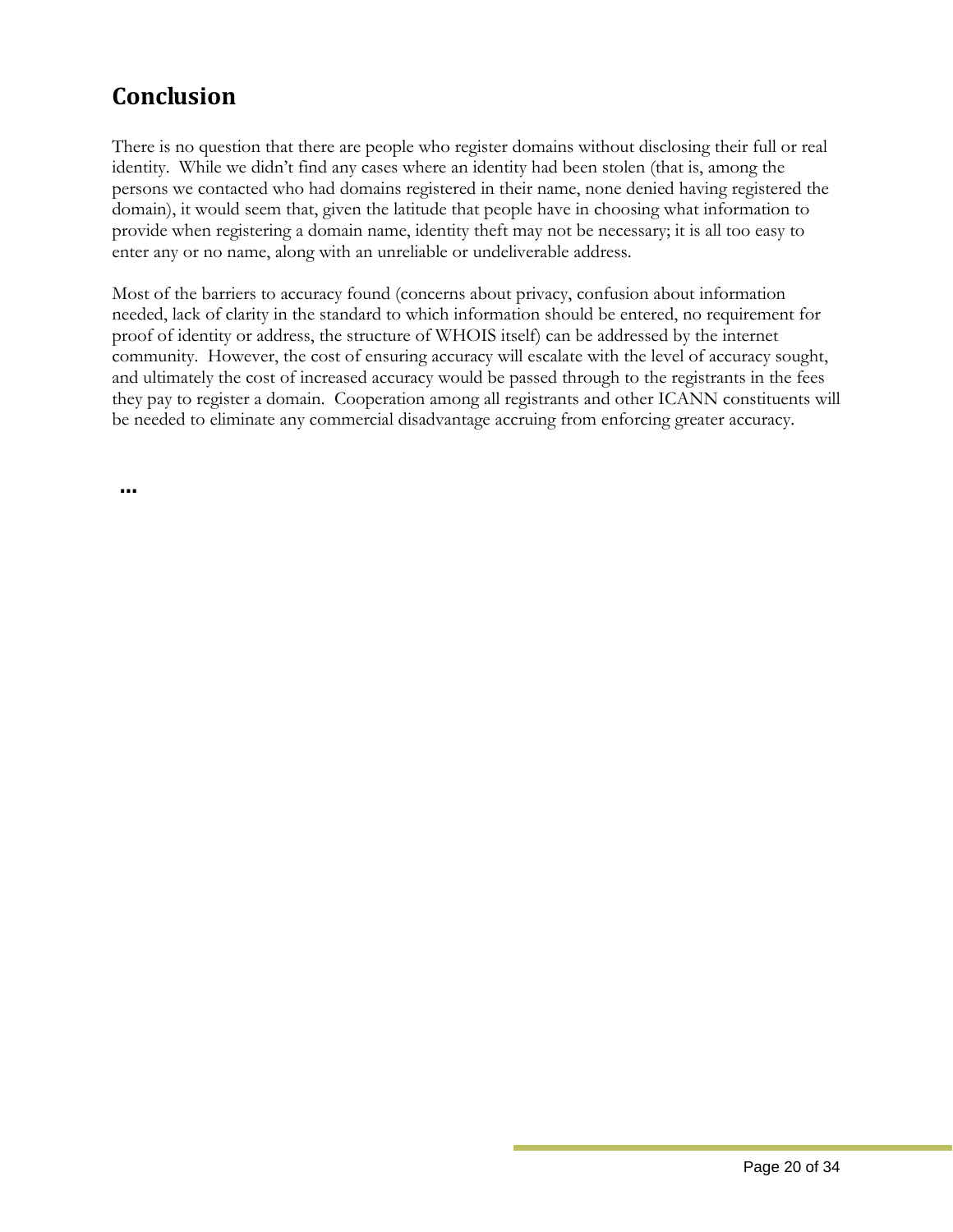# <span id="page-21-0"></span>**Appendix 1: Sample Design in Detail**

### *Project Objective and Overview*

For Phase I of this study, NORC selected a representative sample of domain names from five gTLDs (\*.com, \*.net, \*.org, \*.info, \*.biz) that allows us to estimate the percentage of domain names that are "accurate" with a  $+/-$  5 percent margin of error at the 95% confidence level.

This sample is an equal-probability sample so that every in-scope domain had an equal chance of selection. However, to reduce costs, we did not choose a simple random sample of domains. This would require selecting domain names scattered across the whole world. Instead, we follow the industry standard (used for worldwide surveys as well as nationally representative surveys in the United States) to select a multi-stage sample (or "cluster" sample). For the WHOIS Accuracy Study, the first stage "clusters" are countries. At the second stage, we selected domain names within each selected country. This is designed to minimize cost, but does not compromise the representativeness of the sample because every domain name (worldwide) had an equal probability of being selected.

Cluster samples are the industry standard for in-person studies because it is too costly to send interviewers to every county in the United States. Similarly, it would be too expensive to collect data on domain names in every country in the world. Prominent national area-probability studies (areaprobability is the industry term for multi-stage cluster samples) done by NORC are the General Social Survey (done every 2 years), the Survey of Consumer Finances (every 3 years), and the National Longitudinal Survey of Youths (every year).

### *InScope Universe*

According to the April 2008 Registry Operator Monthly Reports (Jan-Mar, 2008 for .aero) at <http://www.icann.org/en/tlds/monthly-reports/>, there are 15 global Top-Level Domains (gTLDs) with active Domains. Table 1 below shows the total number of domains among all 15 gTLDs. Excluded from these gTLDs are .edu, .mil, and .gov, which are out of scope.

The sample was restricted to the top five gTLDs only because they collectively represent 98.4% of the universe, and this restriction would simplify the selection and WHOIS extraction process. Any error arising from the exclusion of the remaining 1.6% of domains would be less than the sampling error of this study.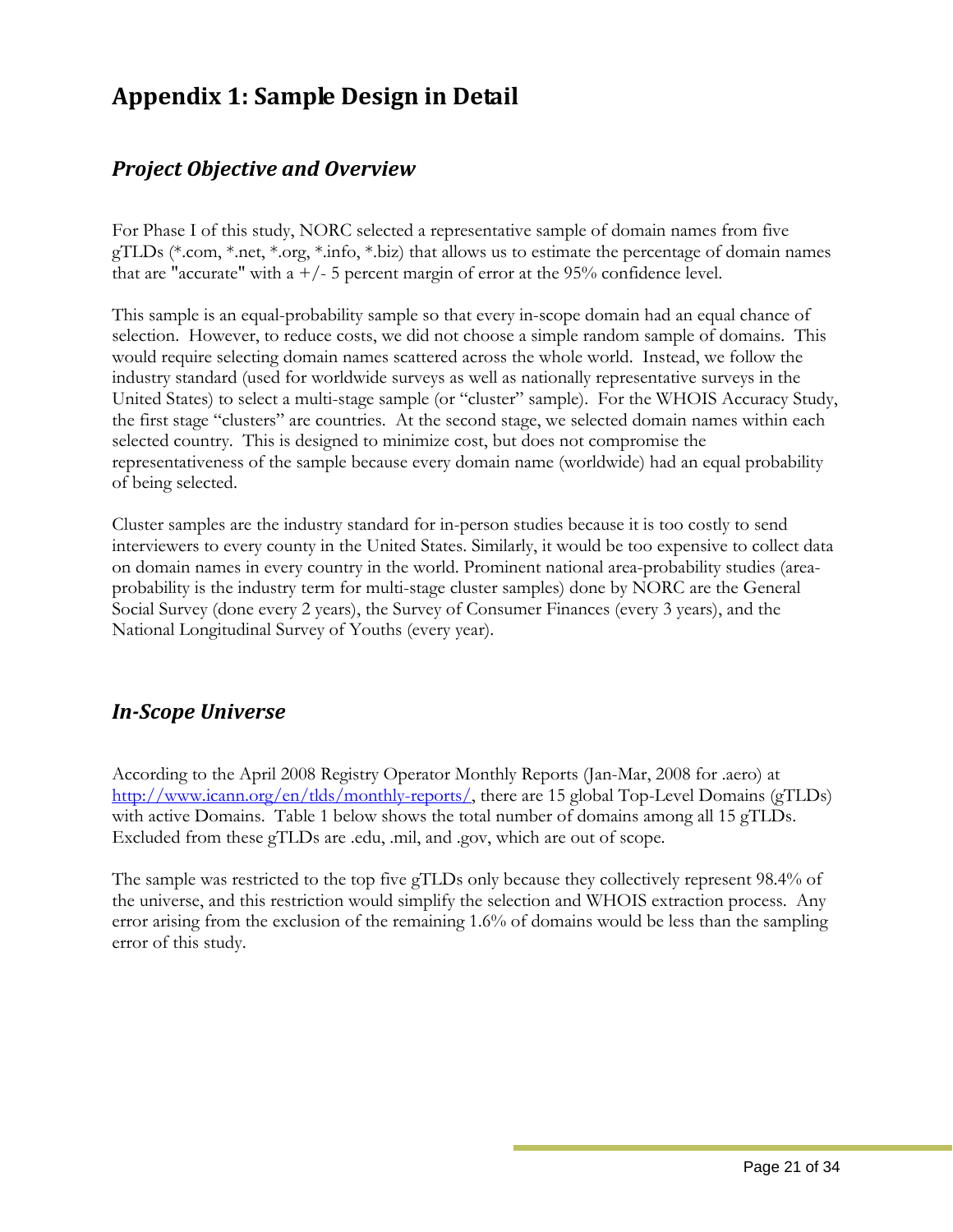| Rank           | Top-Level<br>Domain | Total<br>Domains | Percentage<br>of Domains | Cumulative<br>Percentage | Included in<br><b>WHOIS</b><br>Accuracy<br>Project? |
|----------------|---------------------|------------------|--------------------------|--------------------------|-----------------------------------------------------|
| 1              | .com                | 75,785,462       | 73.7%                    | 73.7%                    | Yes                                                 |
| $\overline{2}$ | .net                | 11,478,837       | 11.2%                    | 84.9%                    | Yes                                                 |
| 3              | .org                | 6,840,493        | 6.7%                     | 91.5%                    | Yes                                                 |
| 4              | .info               | 5,092,053        | 5.0%                     | 96.4%                    | Yes                                                 |
| 5              | .biz                | 2,029,143        | 2.0%                     | 98.4%                    | Yes                                                 |
| 6              | .mobi               | 903,941          | 0.9%                     | 99.3%                    | No                                                  |
| $\overline{7}$ | .name               | 287,442          | 0.3%                     | 99.6%                    | No                                                  |
| 8              | travel.             | 201,047          | 0.2%                     | 99.8%                    | No                                                  |
| 9              | .asia               | 159,682          | 0.2%                     | 99.9%                    | No.                                                 |
| 10             | .cat                | 29,230           | 0.0%                     | 100.0%                   | No                                                  |
| 11             | .jobs               | 13,279           | 0.0%                     | 100.0%                   | No                                                  |
| 12             | .pro                | 7,994            | 0.0%                     | 100.0%                   | No                                                  |
| 13             | .coop               | 5,861            | 0.0%                     | 100.0%                   | No                                                  |
| 14             | .aero               | 5,414            | 0.0%                     | 100.0%                   | No                                                  |
| 15             | .museum             | 528              | $0.0\%$                  | 100.0%                   | No                                                  |
|                | <b>TOTAL</b>        | 102,840,406      |                          |                          |                                                     |

<span id="page-22-0"></span>**Table 1. Summary of global Top-Level Domains (gTLDs) of interest to ICANN** 

# *Frame Used for NORC Sampling*

In April 2009, under instruction from NORC, ICANN drew and delivered to NORC a "proportionate" sample for these five domains of 2,400 total records. Each of the gTLDs were represented in their proper proportions. This is the frame NORC used to draw our revised sample of domain names for data collection.

# *First Stage of Selection: Assigning Country to Domain Names*

In order to select countries, we need to know the country of the registrant for each domain name. For the \*.org, \*.info, and \*.biz gTLDs, the WHOIS information (which includes the registrant address and country information) is standardized and easy to work with.

For the \*.com and \*.net gTLDs, it is much more difficult to obtain, with many domains needing to be parsed by hand. Of the 2,400 selected domains, the country was identified for all but 54. Rarer countries might or might not be in Kent's sample, but countries with at least 0.04 percent (1 out of every 2,400) of the world's domains have a good chance of appearing in Kent's sample of 2,400 records. The table in Appendix 3 shows the distribution of countries by country.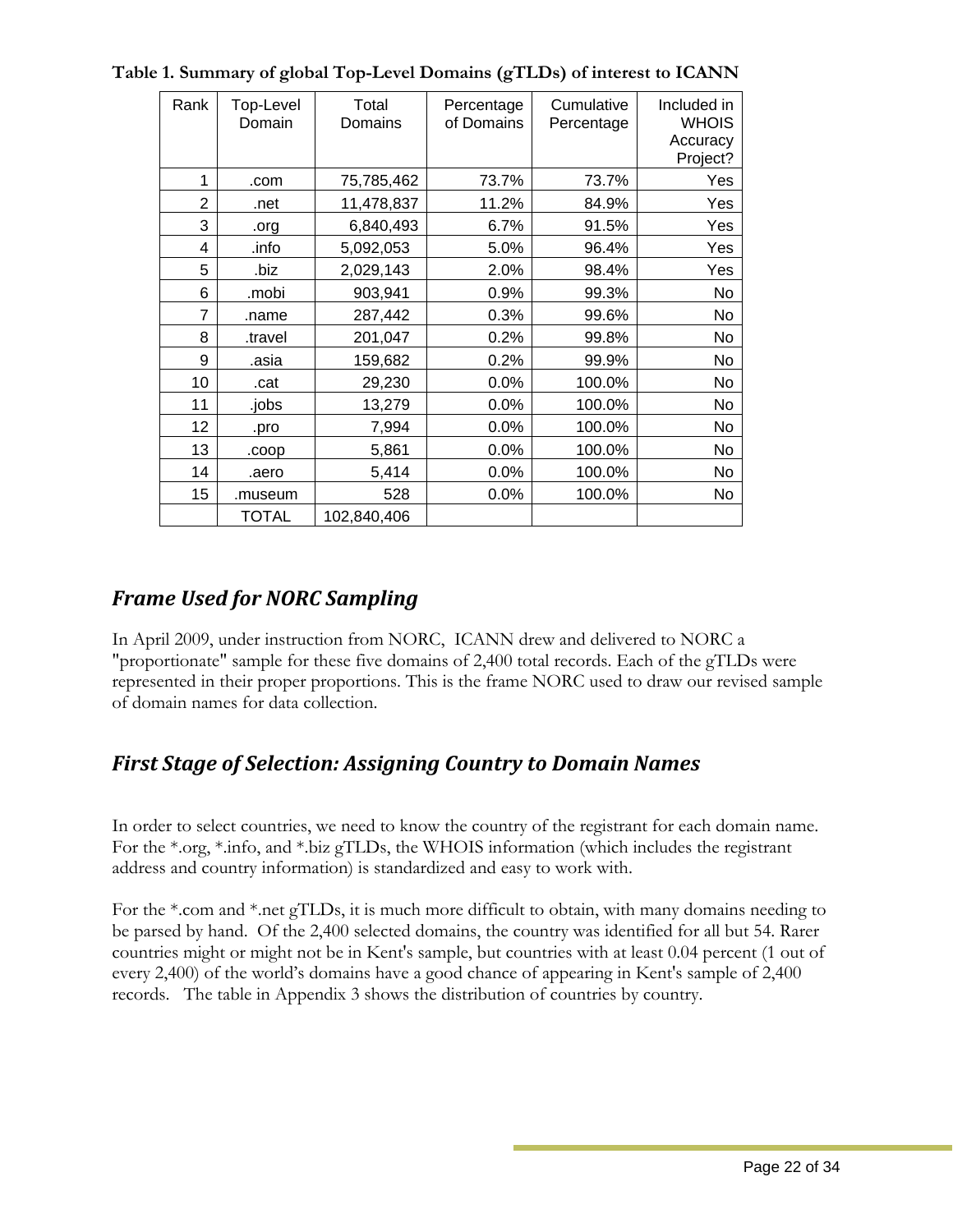### <span id="page-23-0"></span>*Determining the Number of Countries*

Our main decision was how many countries to include in the sample. If we selected too many, the costs would be high because we would attempt to investigate only a few domain names in many countries. If we selected too few, the additional clustering increases the design effect and the necessary sample size to achieve the goal. We found the best compromise by selecting 16 countries.

Every country had a positive probability (based on the number of domain names in our frame) to be selected for inclusion and we have selected a representative sample of countries.

The five countries with the largest number of records (United States, Canada, United Kingdom, Germany, and China) all would have had a probability of more than 100%, so they enter as certainty countries (their selection probability is 1) and are allocated their proportional share of the sample. For example, the United States contains over 59 percent of the domain names, so it has received over 59 percent (928) of the total 1,571 domain names that will be selected.

The other eleven countries were selected proportionate to their number of domain names in three groups. The first group consisted of countries with at least 17 domain names in the frame of 2,400 domains, which corresponded to having at least a 31 percent chance of being selected. This group was sorted by their Regional Internet Registry, and the European and Asian nations were sorted further by location (e.g., Iberia, Western, or Central Europe). The second (consisting of countries with at least 6 domain names in the frame of 2,400 domains, which corresponded to having at least a 10 percent chance of selection) and third groups were also sorted by Regional Internet Registry, and further by location.

We refer to these three groups of non-certainty countries as Large ( $> 16$  domains), Medium ( $> 5$ domains), and Small.

### *Determining the Sample Size of Domain Names*

ICANN's planned sample size was originally 384 domain names. With a simple random sample, this sample size would allow a percentage of valid records to be calculated with a standard error no greater than 2.5 percent (which allows a confidence interval to be the estimate  $+/-$  5 percent). However, such a simple random sample would also result in a very costly survey with many countries in the world having only one or two selections.

We needed to select a larger sample size because of the more complicated sample design, which results in an effective sample size less than the total sample size. This is due to the geographic clustering. The ratio between the total sample size and the effective sample size is often referred to as the design effect (DEFF).

Rather than select domain names from all over the world, we selected a subset of clusters (countries) to be in the sample, and selected domain names from only these countries. This allows us control over how many countries would be in the sample. However, if some countries are more or less likely to have accurate registry records than others, the sample suffers a loss of power due to intraclass correlation (within country, the domain names are correlated, or more related to each other than to the rest of the world). This loss of power is called the design effect due to clustering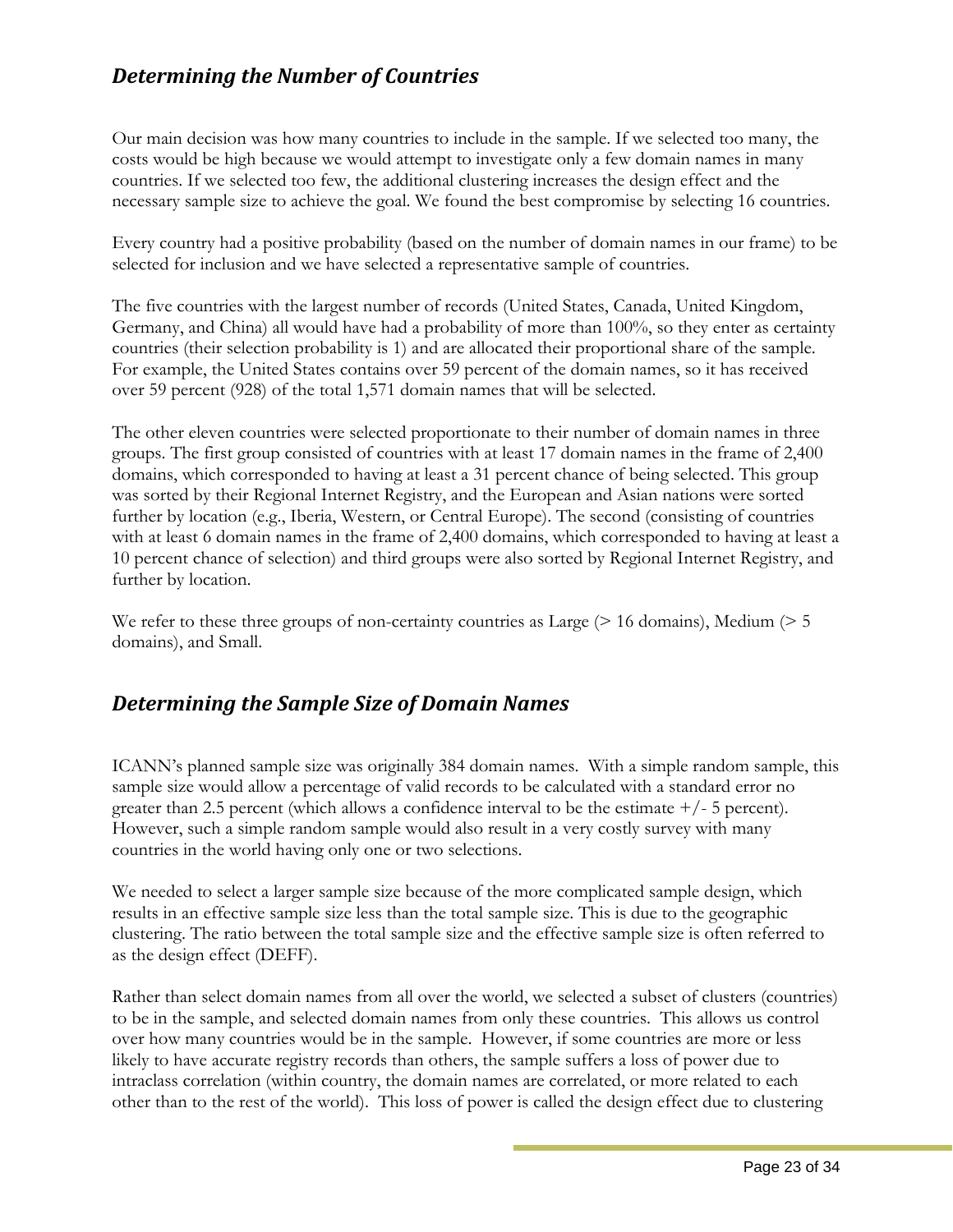<span id="page-24-0"></span>(DEFFc), and can be approximated by using the intraclass correlation (usually positive between 0 and 1) and the average cluster size (the average number of interviews obtained per cluster).

This decision (number of countries) impacts the design effect (the factor by which we need to increase the sample size from 384 to achieve an accuracy percentage to be calculated with a  $+/- 5$ percent margin of error at the 95% confidence level), and therefore our recommended sample size.

Our preliminary sample size is 400 times our estimated design effect. We have rounded up 384 to 400 simply to be conservative. We compared many different choices for the number of noncertainty country selections. It should be noted that the certainty countries are completely defined by the number of non-certainty countries selected. As we increased the number of non-certainty country selections, the design effect (and therefore the necessary sample size of validations) decreased, but the costs (due to visiting more countries) increased. We chose the optimal number of non-certainty countries to be eleven, which then defined the five certainty countries (see below).

### *Selecting Domain Names from Selected Countries*

Since the five certainty countries include almost 67 percent of the domain names in the frame, the certainty countries receive almost 67 percent (1,186) of the 1,571 sample selections. The other eleven countries all receive (up to) 35 domains each. In selecting the domain names within country, we sorted by gTLD so that every country's sample is a proportional sample from that country's domain names.

We initially hypothesize that 90 percent of the sample will be eligible (will be in the WHOIS directory when we begin data collection), and that we can achieve a response rate (resolving the accuracy of the WHOIS record) for 70 percent of the eligible domain names. Under these assumptions, our sample would result in  $1,571 * .9 * .7 = 990$  interviews. For a sample with this many countries, we have conservatively estimated a design effect of 2.47 (based on an intraclass correlation of 0.07), resulting in an effective sample size of at least  $990/2.47 = 400$ , which allows a percentage to be calculated with  $a + (-5)$  percent margin of error at the 95% confidence level. It is important to note that for selected countries with less than 35 domains in the microcosm, all domains are selected. This does reduce the number of domains selected to 1,419. We expect the response rates and design effects above to be conservative, and that an effective sample size of at least 384, if not 400, will still be reached.

### *Sample for the WHOIS Accuracy Study*

The sample is stored in an Excel spreadsheet (SAMPLE11\_1419.XLS) and a comma-delimited file (SAMPLE11\_1419.CSV) with 1,419 domain names selected. This sample size was determined from our choice to have 16 countries:

5 CERTAINTY countries:

United States, Canada, United Kingdom, Germany, and China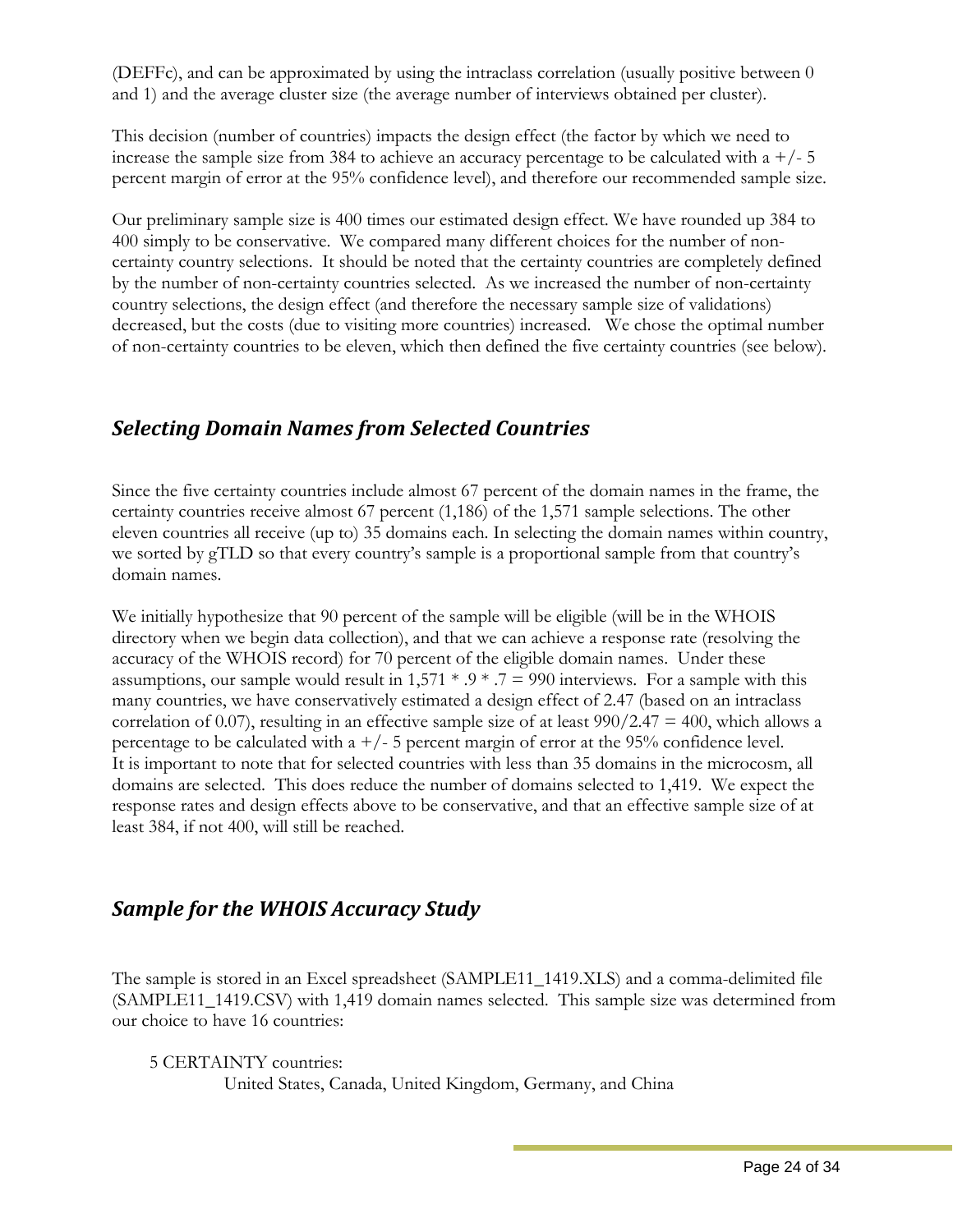#### 11 NON-CERTAINTY countries:

- 6 LARGE (> 16 domains in microcosm of 2400, > 31 percent selection probability): Australia, Japan, Turkey, France, Spain, and Netherlands.
- 3 MEDIUM (> 5 domains in microcosm of 2400, > 10 percent selection probability): Malaysia, Russia, and Sweden.

Tables 2 and 3 list the sample frequency by country and by top-level domain. Table 4 lists the variables in the sample file.

| Country_code | Country_name         | Selected |
|--------------|----------------------|----------|
| US           | <b>United States</b> | 928      |
| СA           | Canada               | 77       |
| GB           | United Kingdom       | 71       |
| DE           | Germany              | 61       |
| <b>CN</b>    | China                | 49       |
| AU           | Australia            | 35       |
| JP           | Japan                | 35       |
| <b>TR</b>    | Turkey               | $23*$    |
| FR           | France               | 35       |
| ES           | Spain                | $31*$    |
| <b>NL</b>    | Netherlands          | 35       |
| MY           | Malaysia             | $8*$     |
| RU           | Russia               | $10*$    |
| <b>SE</b>    | Sweden               | $13*$    |
| SG           | Singapore            | $5*$     |
| IL           | Israel               | $3^*$    |
| <b>TOTAL</b> |                      | $1,419*$ |

#### **Table 2. Sample frequency by country.**

\*Many non-certainty countries have fewer than 35 domains among the frame of 2,400 domains. All domains in such countries are selected.

 <sup>2</sup> SMALL (< 6 domains in microcosm of 2400, < 10 percent selection probability): Singapore and Ireland.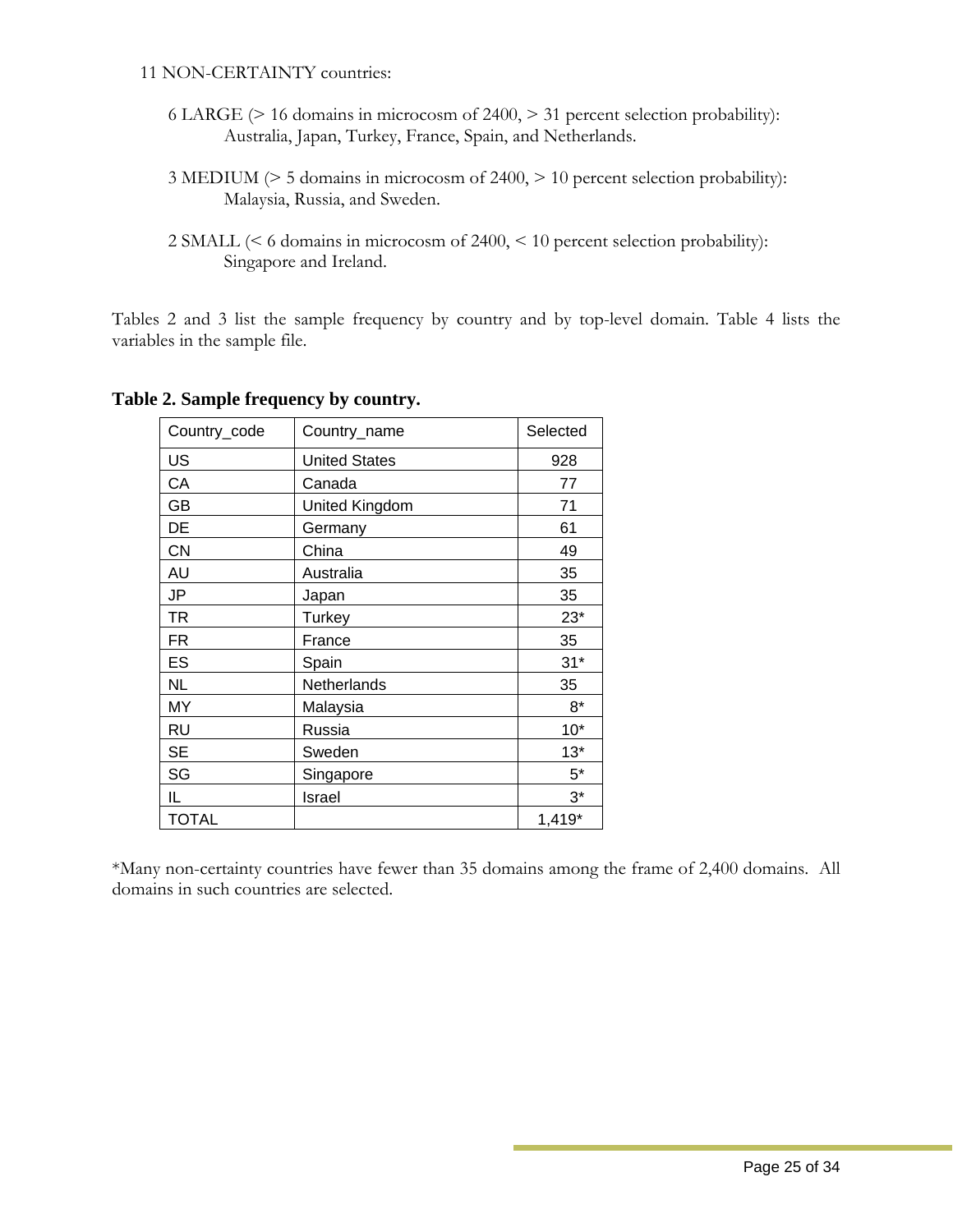| gTLD         | Selected | Percentage |
|--------------|----------|------------|
| com          | 1,066    | 75.12      |
| net          | 162      | 11.42      |
| org          | 102      | 7.19       |
| info         | 64       | 4.51       |
| biz          | 25       | 1.76       |
| <b>TOTAL</b> | 1,419    | 100.00     |

### <span id="page-26-0"></span>**Table 3. Sample frequency by top-level domain.**

#### **Table 4. Variables included in sample file SAMPLE8\_1231.XLS/SAMPLE8\_1231.CSV**

| Variable       | <b>Description</b>                                                |
|----------------|-------------------------------------------------------------------|
| Domain_name    |                                                                   |
| Country_code   | Two-character code for country of registrant from WHOIS directory |
| Country_name   | Full name of country of registrant from WHOIS directory           |
| gTLD           | Top-level domain (i.e., com, net, org, info, or biz)              |
| Country_strata | Certainty, Large, Medium, or Small                                |

### *Weighting and estimation*

A weight has been developed for the 1,419 selected domain names which corrects for the clustering by country, and enables expansion to the full universe of the five top gTLDs. Any analyses on all 1,419 domain names should use this weight, and all the tables in this report were calculated using this weight.

The standard errors in this report have been calculated with the SUDAAN software. This is because the ICANN Whois sample is not a simple random sample of all domain names on Earth. The ICANN Whois sample is a stratified (by gTLD) cluster (by country) sample. Generally speaking, stratification reduces standard errors while clustering increases standard errors.

The ICANN Whois involves heavy stratification (the certainty countries contain 83.6 percent of all domain names) and a large amount of clustering by country (to reduce the costs of attempting cases in many different countries), the standard errors sometimes are larger and sometimes are smaller than they would be for a simple random sample. The design effect, which is the ratio of the designcorrected standard error and the simple random sample standard error, differs greatly for the different tables in these reports. The design effects (and therefore the standard errors and margin of errors) are larger for the address delivery tables, indicating that there are strong differences by strata (and country) in the deliverability of addresses in the ICANN Whois database. However, the design effects are close to or smaller than 1 for the very first table on accuracy, which indicates that accuracy is less different by strata or country.

As can be seen from the tables, there is only one margin of error (out of forty-one) that exceeds 5 percent (and it is 5.1 percent), indicating that our sampling strategy did accomplish our goal of keeping the margin of error to plus or minus five percent.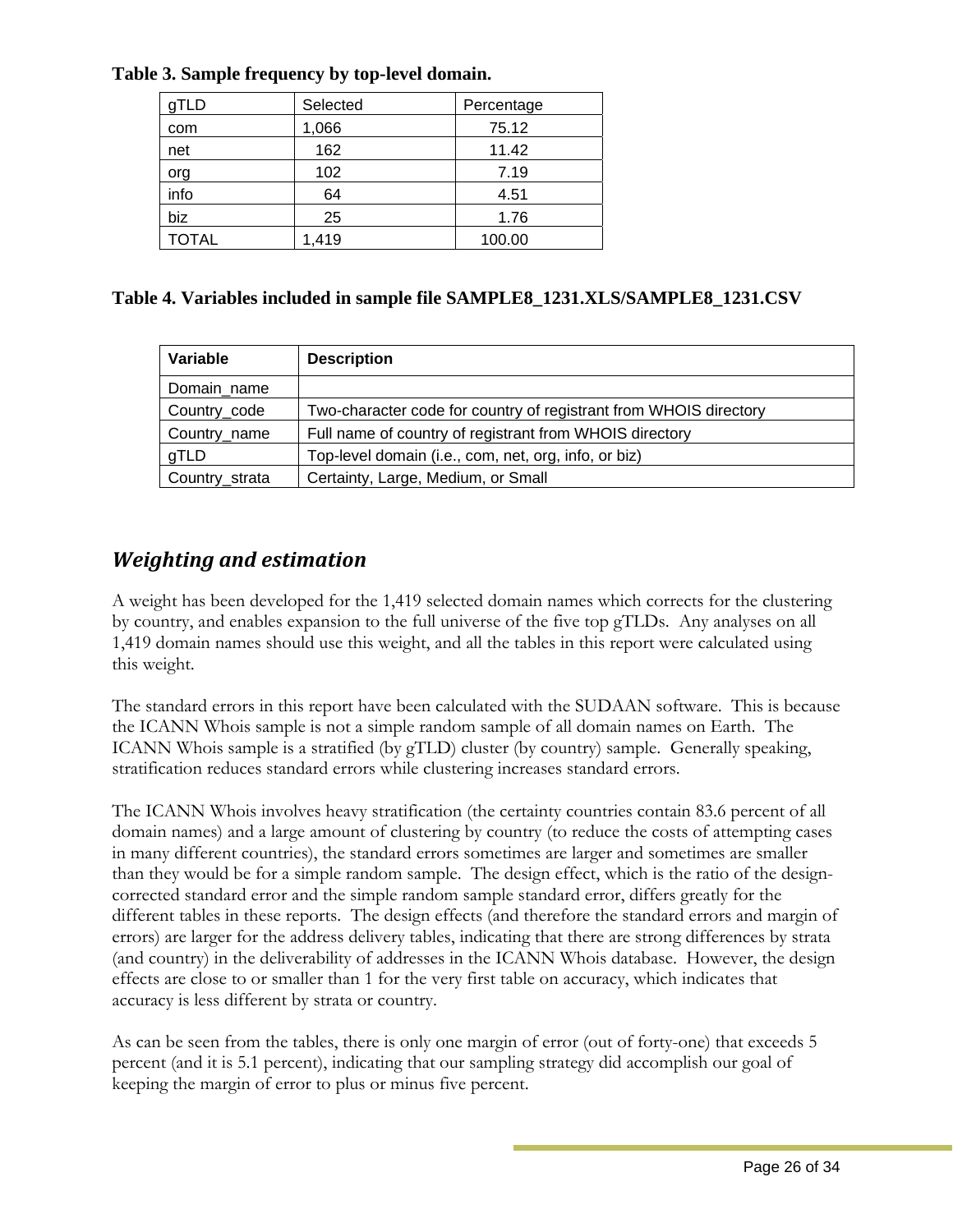# <span id="page-27-0"></span>**Appendix 2: Registrant contact script**

#### **INTRO 1 (PERSONS NAME INCLUDED IN REGISTRANT DETAILS)**

**Hello, may I please speak with (name)?** 

**My name is \_\_\_\_\_\_\_\_\_\_\_\_, and I'm calling on behalf of ICANN, the Internet Corporation for Assigned Names and Numbers. We're doing a very brief survey about the internet. I have a few quick questions about the registrant information for [DOMAIN NAME].** 

#### **INTRO 2 (BUSINESS OR NO NAME INCLUDED)**

**Hello, may I please speak with the person there who registered the domain name [FILL DOMAIN NAME] ? IF NEEDED: Who is responsible for your website? My name is \_\_\_\_\_\_\_\_\_\_\_\_, and I'm calling on behalf of ICANN, the Internet Corporation for Assigned Names and Numbers. We're doing a very brief survey about the internet. I have a few quick questions about the registrant information for [DOMAIN NAME].** 

**May I ask who I am speaking with? (your first name will do, just in case we are disconnected and I have to ring back)** 

**Section B1 When the registrant appears to be a business, organization, club, group, association etc (ORG)** 

#### **BCONF Can you confirm that you did register the domain name [FILL DOMAIN NAME].?**

ALTERNATIVE WORDING IF NEEDED: **We have [FILL NAME OF REGISTRANT] listed as the registrant of [FILL DOMAIN NAME]. Is this correct?** 

IF THEY HAVE NO CLUE WHAT YOU ARE TALKING ABOUT, CHECK IF YOU ARE TALKING TO THE RIGHT PERSON

 $\mathbf{I}$ 

|    | Yes, immediate recognition and confirmation, no issues                                                                                                       |                        |
|----|--------------------------------------------------------------------------------------------------------------------------------------------------------------|------------------------|
| 2. | Yes, but it took them some time to confirm DESCRIBE SITUATION                                                                                                | GO TO SECTION B2       |
|    | Yes, but as the interviewer you detected some issues DESCRIBE SITUATION                                                                                      |                        |
|    |                                                                                                                                                              |                        |
| 4. | Unable to say LAST RESORT CODE - DESCRIBE SITUATION.                                                                                                         |                        |
| 5. | No, they did not register site or authorize their name to be used to register the site<br>DESCRIBE HOW THEY THINK IT HAS COME TO BE REGISTERED IN THEIR NAME | <b>GO TO SECTION X</b> |
|    |                                                                                                                                                              |                        |

#### **Section B2 – ORG registrant, registration confirmed**

#### **BTYPE how would you describe [FILL NAME OF REGISTRANT]; is this a:** READ OUT MOST LIKELY **CATEGORIES**

1. Registered or incorporated business, partnership or organization with employees?

- 2. Registered or incorporated business, partnership or organization with no employees?
- 3. An informal club or group
- 4. A potential business
- 5. Other (specify)

#### **BREL In what capacity are you associated with [FILL NAME OF REGISTRANT]; ?** READ OUT IF NEEDED 1. You are an employee of ORG

- 2. You own ORG
- 3. ORG is your client, to whom you provide web related services
- 4. ORG is a club/association/group you are involved in
- 5. Other (specify)

#### **BACONF We have the registrant address recorded as [FILL ADDRESS OF REGISTRANT].**

#### IF ADDRESS APPEARS DELIVERABLE: **If we posted an envelope to that address today, would it reach you?**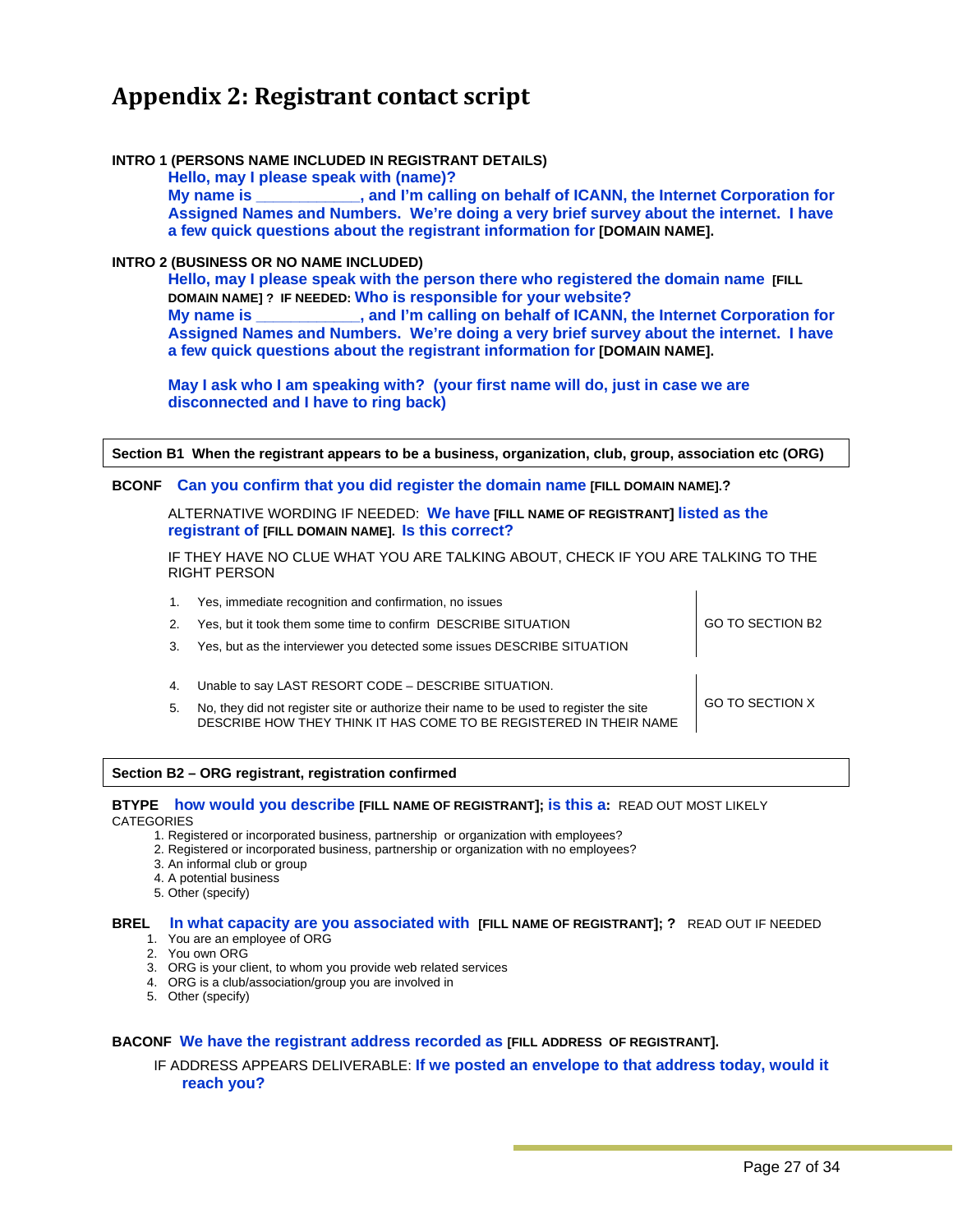#### IF ADDRESS APPEARS UNDELIVERABLE**: This address appears to be (undeliverable/missing). Was that intentional?**

#### INTERVIEWER: PROBE TO SELECT BEST FIT CATEGORY

- 1. Address is correct as given a letter posted would reach them GO TO BATYPE
- 2. Address is out of date they have since moved GO TO BATYPE
- 3. Address is wrong, incomplete or missing intentional
- 4. Address is wrong, incomplete or missing but they don't know why, they thought they gave the full and correct details in registration GO TO BATYPE
- 5. Other (specify) GO TO BATYPE

#### **BINTENT What were your concerns that led you to not provide a (full/accurate) address?**

RECORD VERBATIM. IF THEY JUST SAY 'PRIVACY CONCERNS' ASK 'CAN YOU PLEASE TELL ME A BIT MORE ABOUT THAT?

#### **BATYPE And is (was) this address:** READ OUT MOST LIKELY CATEGORIES

- 1. Your home (street) address
- 2. Your personal PO box
- 3. The home address of someone else associated with ORG
- 4. The PO box of someone else associated with ORG
- 5. The street/physical address of the head office of ORG
- 6. Some other physical address of ORG
- 7. A postal address (as in PO box) of ORG
- 8. other DESCRIBE

#### **Section P1 When the registrant appears to be a person, or the registrant name is missing completely**

#### **PCONF Can you confirm that you did register the domain name [FILL DOMAIN NAME].?**

|    | Yes, immediate recognition and confirmation, no issues                                                                                                       |                  |
|----|--------------------------------------------------------------------------------------------------------------------------------------------------------------|------------------|
|    | Yes, but it took them some time to confirm DESCRIBE SITUATION                                                                                                | GO TO SECTION P2 |
|    | Yes, but as the interviewer you detected some issues DESCRIBE SITUATION                                                                                      |                  |
|    |                                                                                                                                                              |                  |
|    | Unable to say LAST RESORT CODE - DESCRIBE SITUATION.                                                                                                         |                  |
| 5. | No, they did not register site or authorize their name to be used to register the site<br>DESCRIBE HOW THEY THINK IT HAS COME TO BE REGISTERED IN THEIR NAME | GO TO SECTION 4  |
|    |                                                                                                                                                              |                  |

#### **Section P2 – PERSON registrant, registration confirmed**

#### **PNCONF We have your name recorded as [FILL NAME] Is this your…**

#### PROBE WITH MOST LIKELY CATEGORIES.

IF NAME COMPLETELY MISSING, CODE 7 AND MOVE TO NEXT QUESTION

- a. Full name as appears on your license or passport?
- b. Commonly known first and last name
- c. Last name only
- d. First name only
- e. Initials or alias
- f. Fake or nonsensical name DO NOT READ OUT
- g. Name is completely missing DO NOT READ OUT
- **h.** Some other name specify

#### **PACONF We have your address recorded as [FILL ADDRESS OF REGISTRANT].**

IF ADDRESS APPEARS DELIVERABLE: **If we posted an envelope to that address today, would it reach you?** 

IF ADDRESS APPEARS UNDELIVERABLE**: This address appears to be (undeliverable/missing). Was that intentional?** 

 $\mathbf{I}$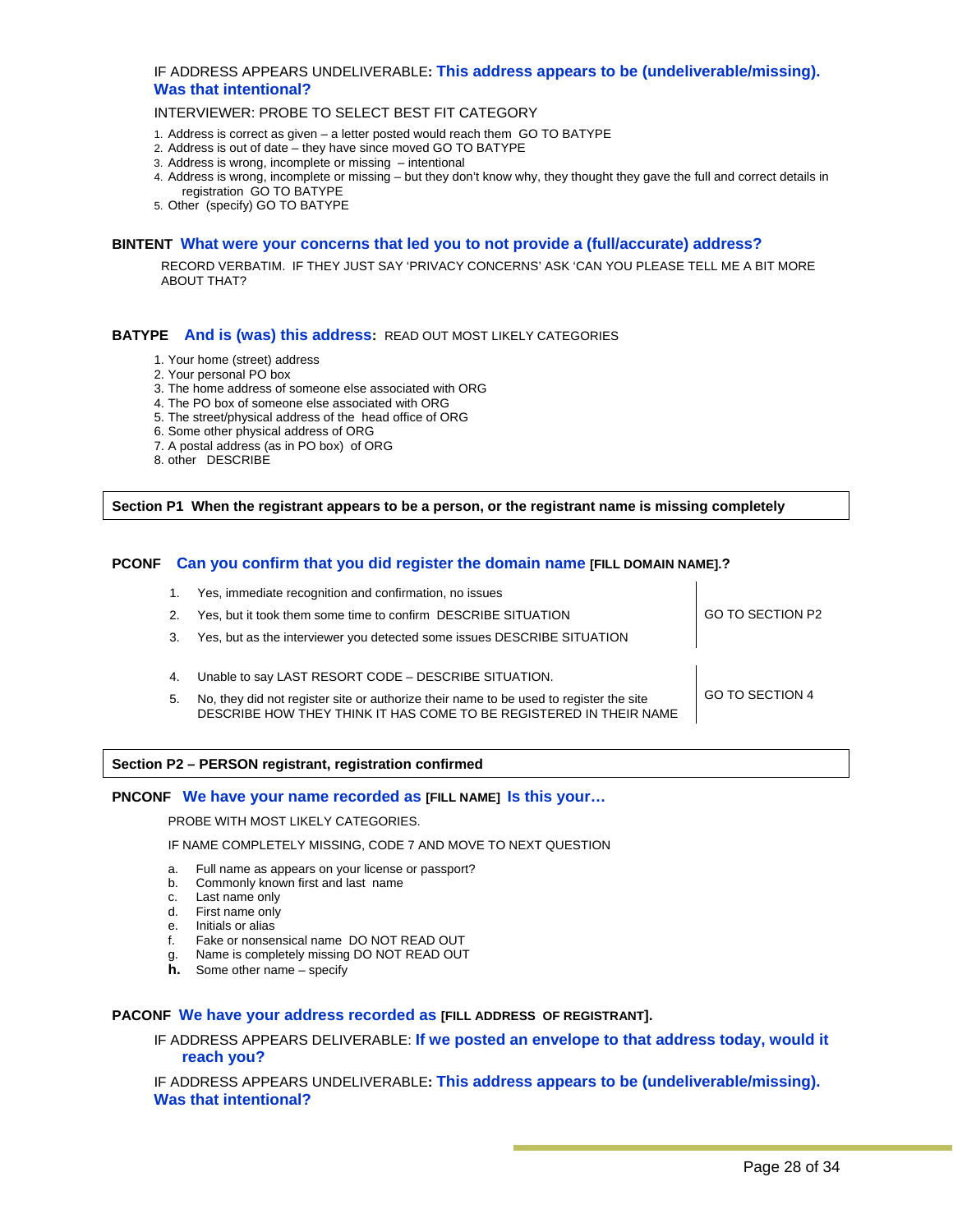#### INTERVIEWER: PROBE TO SELECT BEST FIT CATEGORY

- 1. Address is correct as given a letter posted would reach them GO TO PADDTYPE
- 2. Address is out of date they have since moved GO TO PADDTYPE
- 3. Address is wrong, incomplete or missing intentional
- 4. Address is wrong, incomplete or missing but they don't know why, they thought they gave the full and correct details in registration GO TO PADDTYPE
- 5. Other (specify) GO TO PADDTYPE

#### **PINTENT What were your concerns that led you to not provide a (full/accurate) address?**

RECORD VERBATIM. IF THEY JUST SAY 'PRIVACY CONCERNS' ASK 'CAN YOU PLEASE TELL ME A BIT MORE ABOUT THAT?

**PATYPE And is (was) this address:** READ OUT MOST LIKELY CATEGORIES; IF ADDRESS MISSING CODE 7 AND MOVE TO NEXT QUESTION

- 1. Your home (street) address
- 2. Your personal PO box
- 3. The home address of a friend/relative
- 4. The PO box of a friend/relative
- 5. Your work address
- 6. Your school address
- 7. MISSING OR NONSENSICAL ADDRESS
- 8. other DESCRIBE

**Section W – WHOIS knowledge and use** 

#### **WFREQ Have you ever used the WHOIS service on the internet to look up who registered a particular domain name?** IF THEY SAY NO OR NEVER PROBE**: Have you heard of WHOIS?**

- 1. Never heard of WHOIS >> GO TO END
- 2. Know of WHOIS but never used it >>GO TO END
- 3. Once or twice
- 4. Three to 20 times
- 5. 21 times or more
- 6. Refused >> GO TO END
- 7. Don't know (don't code here probe to get nearest category above)

#### **WUSE For what sort of purpose did you look it up? (multiple)**

- a. To see what would appear of their own information if they purchased a domain name
- b. To see who registered a particular domain name, but no intention to contact
- c. To see if it was a legitimate site (e.g. before purchasing or giving information)
- d. To see who registered, with the intention of contacting (specify why
	- i. Had a tech issue with the site
	- ii. Was suspicious of the site  $-$  e.g. wanted to check whether it was a phishing site
	- iii. Had a commercial interest in the domain name or related names (e.g. wanted that domain name, wanted to sell the owner similar domain names)
- e. Other (specify)

#### GO TO END

‐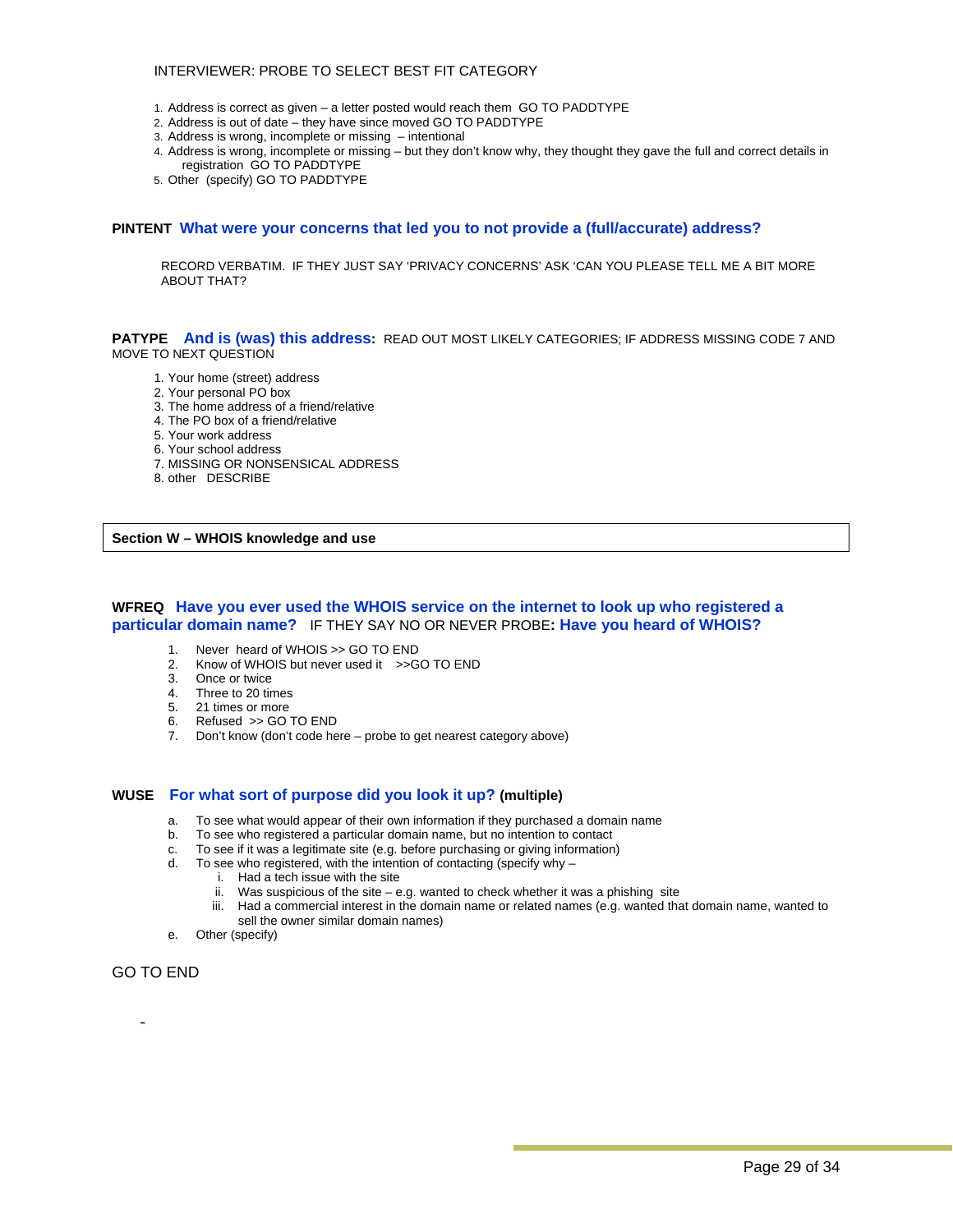**Section X (ownership denied or uncertain). All registrant types.** 

#### **ADDRECOG The address we have recorded for the registrant of this site is [FILL ADDRESS OF REGISTRANT Do you recognize it?**

- 1. Yes home physical address
- 2. Yes own PO box
- 3. Yes friend/relatives address
- 4. Yes other (specify)
- 5. No recognition

#### DISPLAY REGISTRANT NAME: **FILL REGISTRANT NAME**  DISPLAY ADMIN CONTACT NAME: **FILL ADMIN NAME**

IF ADMIN CONTACT NAME NOT MISSING, AND NOT THE SAME AS THE REGISTRANT NAME, ASK:

#### **ADMIN FILL ADMIN NAME is given as the administrative contact for this site. Do you know that person**?

1. Yes

2. No GO TO THOUGHTS

#### **ADMINREL How is that person connected to you**?

- f. Relative/friend
- g. Employee/colleague
- h. Internet service
- i. Other (specify)

#### **THOUGHTS Do you have any thoughts as to why or how this site has been registered (in your name / in ORG name)**

**SPECIEY** 

#### **END**

#### **That was the last question. Thank you for your time. If you have any questions about this survey, please ring us on <phone number>**

**Interviewer: review the information which led to the contact details you were using. Do you think you were speaking with the right person?** 

- 1. Yes fairly sure the person named as registrant is the person you were speaking with
- Not sure perhaps there is someone else of the same name we should try to locate SPECIFY WHY 2. Not sure – perhaps there is someone else of the same name we should try to locate 5<br>3. Very likely not - you are fairly certain there has been a locating error SPECIFY WHY
-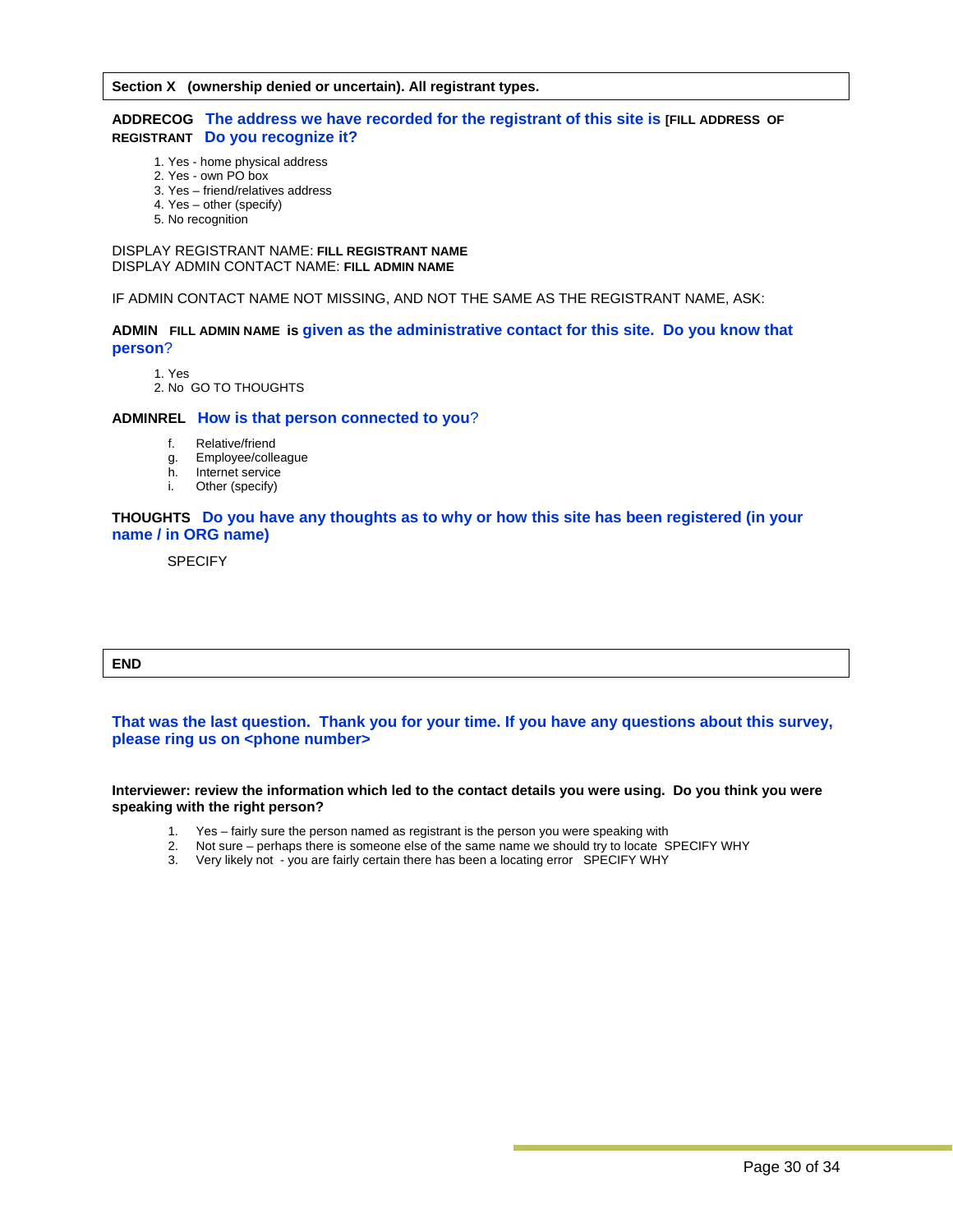# <span id="page-31-0"></span>**Appendix 3: Privacy and proxy service identification and confirmation**

Among the 1419 sampled cases, 364 cases were identified as being *potentially* privacy or proxy service providers. The net was deliberately drawn wide for the cases, because the original intention was for ICANN to contact the relevant service providers as part of a separate study on the prevalence of privacy and proxy services, and since those excluded from the subset would automatically be classified as *Neither privacy nor proxy*, borderline cases were included in this set. It was also originally planned that as a byproduct of ICANNs prevalence study, the accuracy of the associated WHOIS records would be established.

The initial classification for potentially privacy or proxy was done as follows:

- 1. where the registrant name contained the following words or phrase 'privacy', 'proxy', 'registration', 'registration service', 'identity', 'shield', 'guard', 'private', 'buy', 'rare', 'names', 'WHOIS', 'value', 'domain', and 'secure'
	- Examples: *Registration Private*, *Domains by Proxy Inc, Moniker Privacy Services*, and *WHOIS privacy services*.
- 2. where multiple domains contained the same registrant name, registrant organization, or registrant address.
- 3. where the registrant name or registrant organization may correspond to the name of a privacy service, proxy service, or multiple domain name holder.
	- Registrant Name Examples: *DowntownWebsites.com* and *DNSADMIN*
	- Registrant Organization Examples: *ServAlliance* and *United Online Pty Ltd*.

Thirteen cases were sufficiently borderline however to be retained in the main "individual registrant" study.

It became apparent however that the accuracy of the WHOIS records for the 351 cases remaining exclusively in the "potentially privacy/proxy" group was not going to be determined in sufficient time for the current accuracy study, and so a separate stream of work was established to assess the accuracy of these cases.

### *Assessing accuracy*

In this first step, we were less concerned with identifying whether or not a service was privacy/proxy as whether the WHOIS information was accurate. For the registrants associated with just one domain, the process followed was that used by the individual cases, that is:

- 1. a search of business and individual listings to see if we could link the name and address and find a phone number through that linkage,
- 2. where no linkage was found in those searches, searches via Google to see if an association could be established elsewhere, and address based searches to obtain phone contact details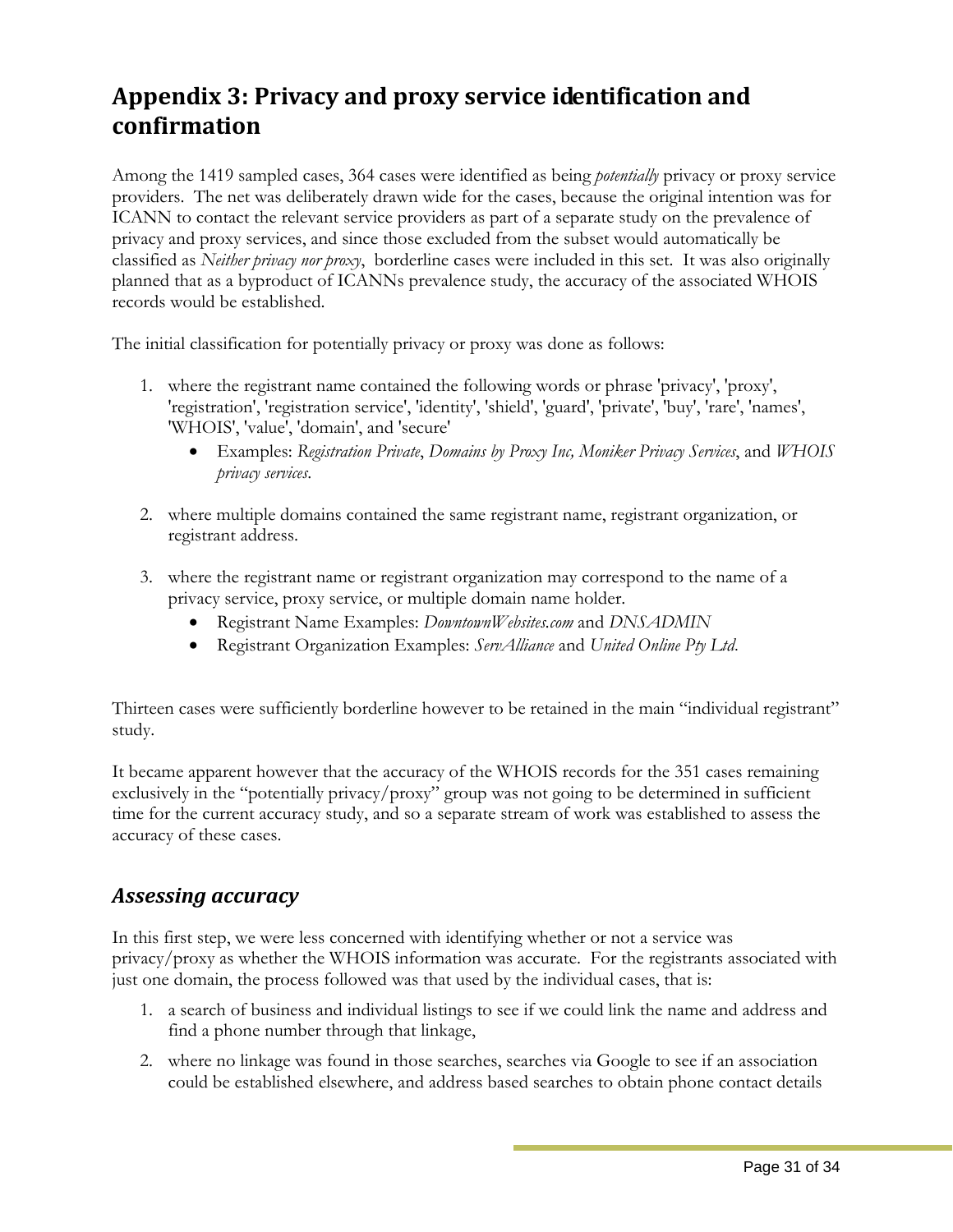3. contact where possible with the registrant to ask if they acknowledged registration of the domain name.

For cases with multiple listings, we would look for association and contact details in similar ways, but plan only one contact to cover all names associated with the registrant. At this point we were sometimes directed to email. In others, they acknowledged having a service, but directed us to an online tool to check whether or not each particular domain name was covered by the service. The hypothesized main source of inaccuracy for those with multiple domain names would be "free riders" – that is, imposters who register a domain name but use information found in WHOIS for such services in place of their own.

Methods to Verify Domain not a free-rider:

 $\overline{a}$ 

- 1) Direct contact: Establish contact with the service to request confirmation that they were providing a service for the domain in question. For the larger cases, contact was first attempted through information obtained in the domain name's WHOIS record as long as we had verified that those contact details were not inconsistent with other contact details provided by the service. If contact was established, we would ask if they were providing a privacy/proxy or other service to the domain in question. If they denied providing service to the domain name we would check the domain's current WHOIS record and if it still matched the original WHOIS record then this was coded as **9\_Free\_Rider**. It would otherwise be classified as "partial confirm".
- 2) Privacy or Proxy services online contact tool :Some Privacy and Proxy services have an online contact tool which, when supplied with a domain name, will allow anyone to contact the registrant without revealing the registrants identity. It is possible to use this tool as a verification method, because if the domain name is not in the Privacy or Proxy service's database it will return an error or domain not found message.<sup>[4](#page-32-0)</sup> Conducting a search and not receiving an error message resulted in a final Name Type of **Privacy/Proxy Service** and deeming the record accurate. If the result returned an error and the domain name's current WHOIS records matched the WHOIS records in the sample then this was coded as **Free\_Rider**. If the WHOIS records did not match then Name Type was coded as "partial confirm" as we could no longer can verify that the registrant used the privacy service in the past.
- 3) Underlying registry match: Many registration services will provide underlying registry WHOIS information. These registration services will add in their services name as a 'registered through' field to the underlying registry data which is added to the domain's WHOIS information (see figures 5 and 6 below). Given this information, a final Name Type of **4\_Privacy/Proxy Service** was assigned if the following criteria were met:
	- a. If the registrants name or organization matched the registered through field
	- b. If the registered through field matched the registrars name and the registrar only uses one privacy/proxy service when registering domains and this privacy/proxy service matched the registrants name/organization and address

<span id="page-32-0"></span><sup>&</sup>lt;sup>4</sup> Not all Privacy and Proxy contact tools returned an error message for domains which were not in their database. To ensure that domains were not incorrectly verified we first conducted a test of the contact tool. The test consisted of supplying a valid domain and an invalid domain. If an error message was not returned on the invalid domain search then the contact tool was not used as a verification method.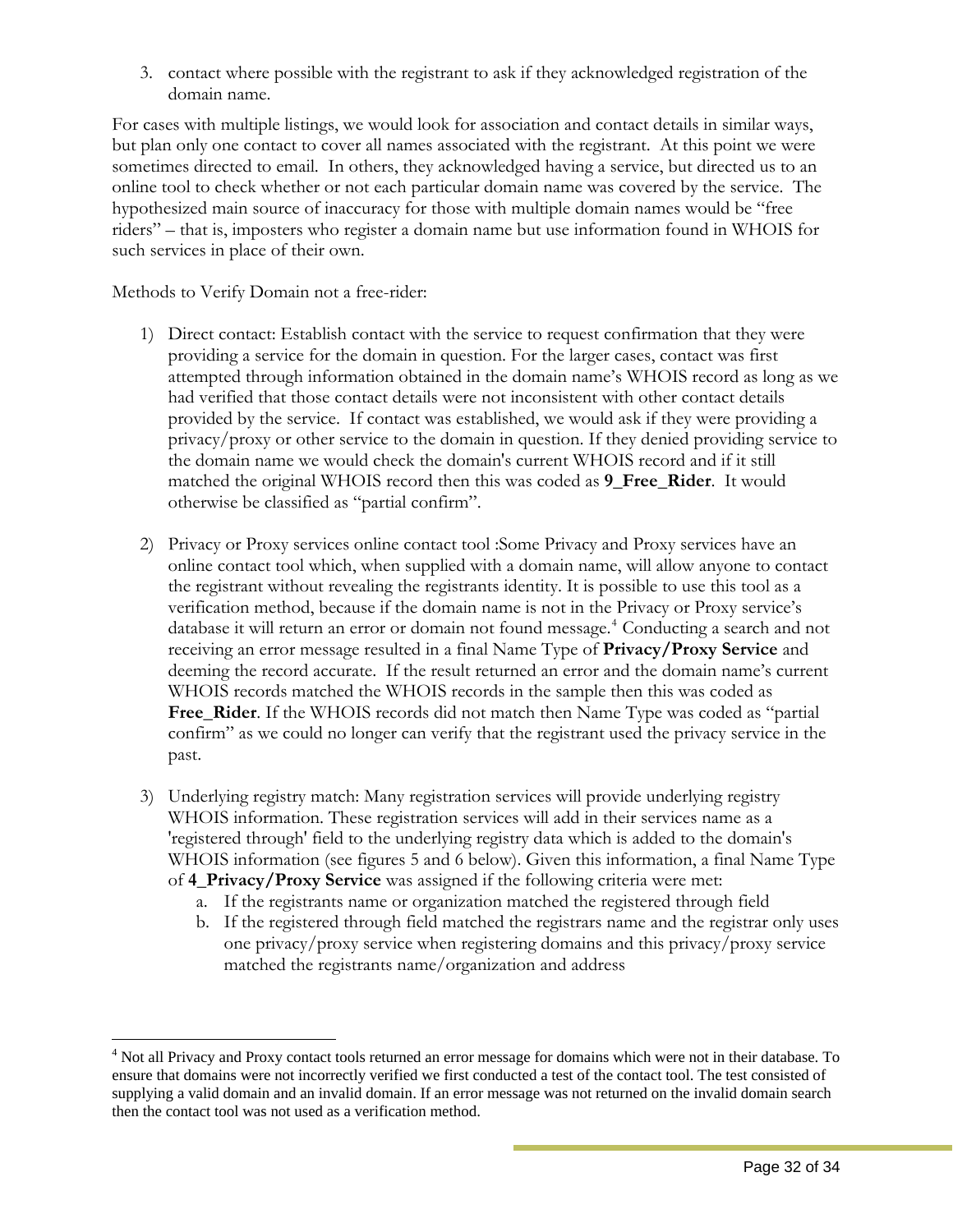# <span id="page-33-0"></span>*Confirmation as a privacy/proxy service*

The above process often clarified whether a service was indeed a privacy/proxy one or not. If however the status of the service was still in question, several additional tests were considered:

- 1. Is there any mention of the provision of a privacy/proxy service among any of the organizations literature;
- 2. Does a search of business records or does their online presence indicate they are primarily a different type of business (for example, many attorneys and web developers provide proxy or privacy type services to clients, but only as a byproduct of their main service to the client, and there is no evidence they provide privacy or proxy services independent of their other services).

Unless we were fairly certain we had a privacy/proxy service, we coded it as a multiple domain name holder, organization, or person, as most appropriate.